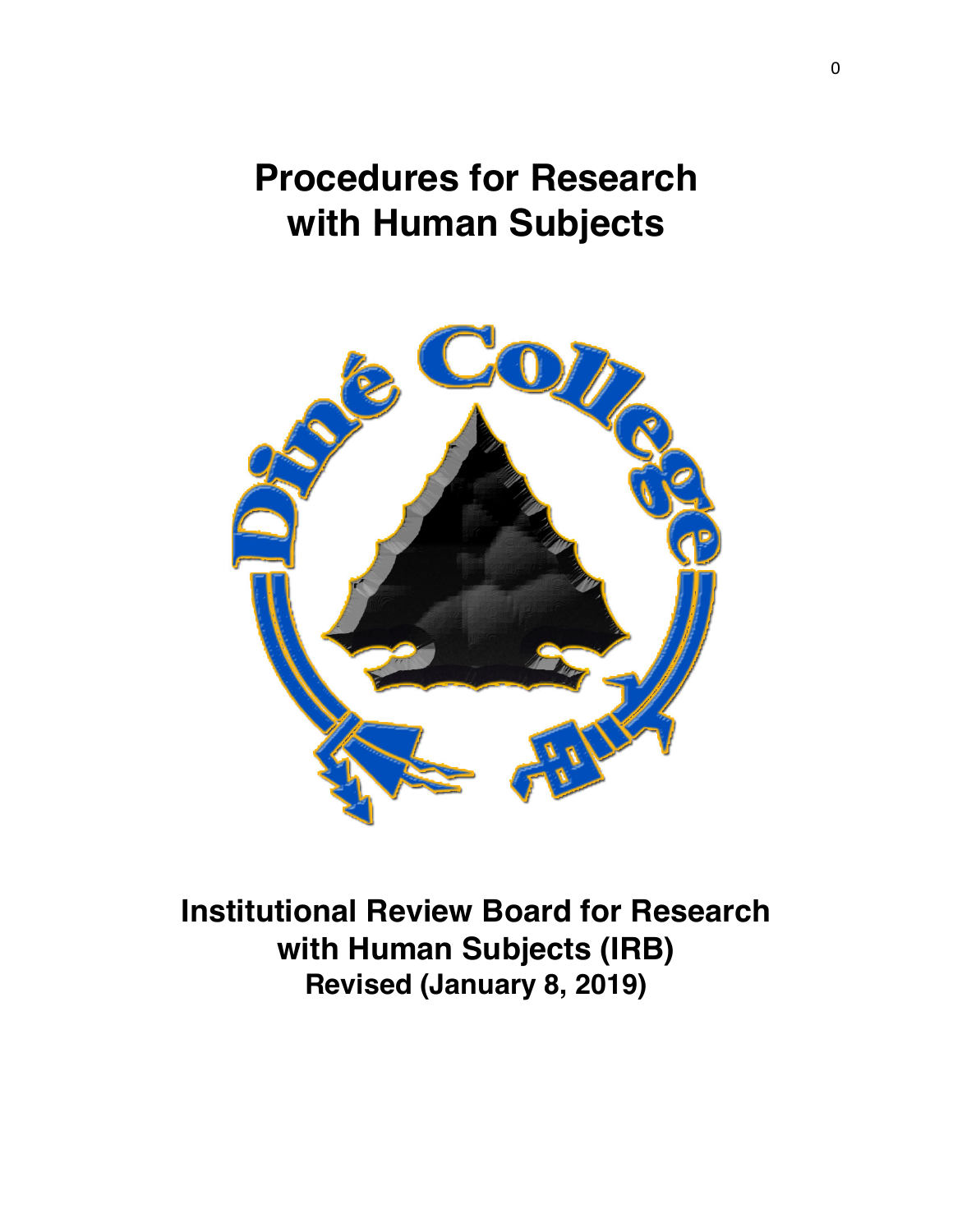# **TABLE OF CONTENTS**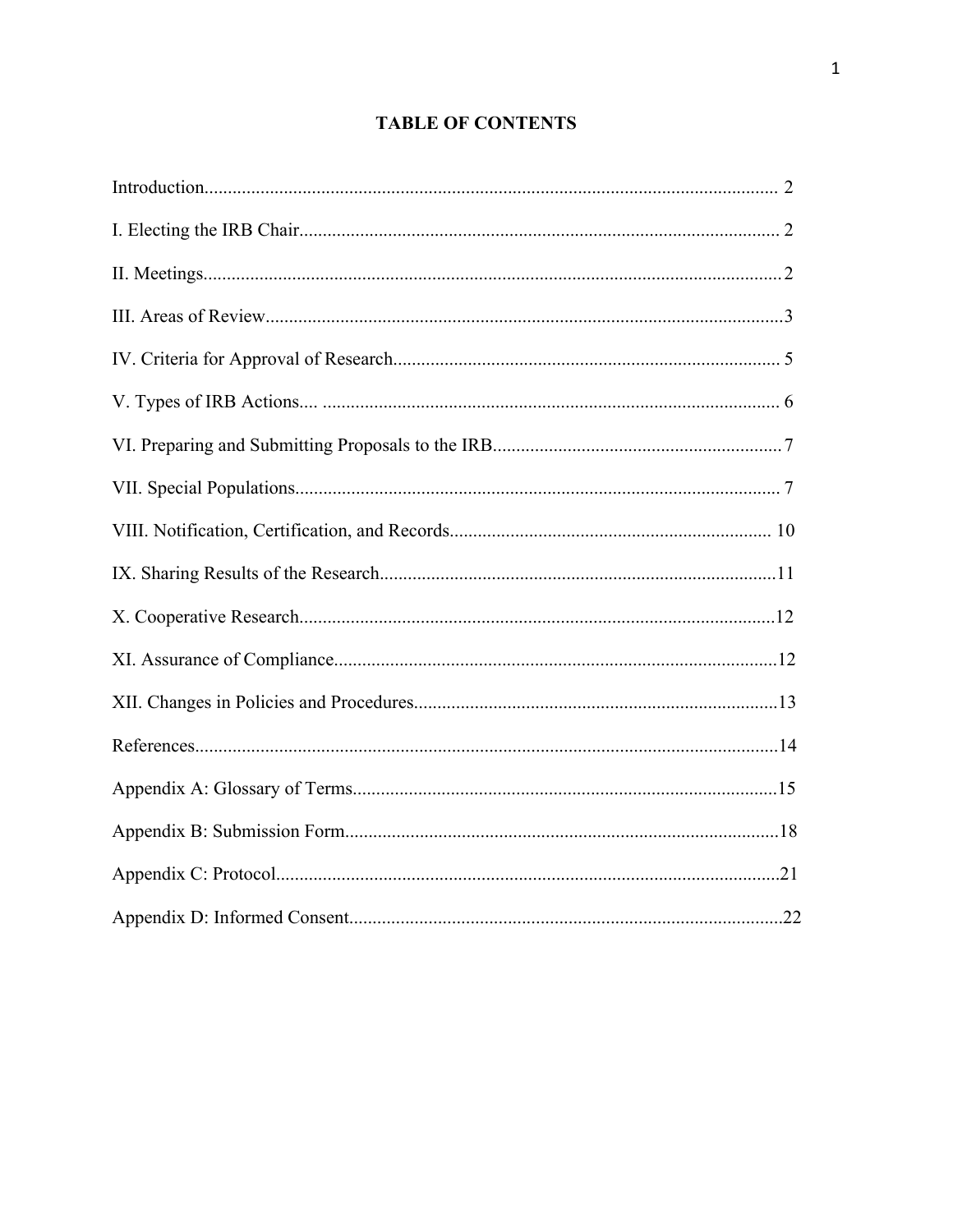### **Introduction**

The purpose of this document is to outline procedures for processes of Diné College Institutional Review Board (IRB). The policies for the Diné College IRB are provided in the *Policies for Research with Human Subjects* document. These policies include information about the purpose, scope, and mission of the IRB, as well as details about Board Membership. IRB procedures include additional information and guidelines for IRB members and Principal Investigators about specific processes for electing a chair, scheduling meetings, submitting and reviewing IRB proposals, and managing certifications, notifications, and records. The policies and procedures of the IRB apply to any research activities that involve Diné College students, faculty, or staff either as principal investigators, co-investigators, research assistants, or participants (see Appendix A for a glossary of terms, such as 'research' and 'principal investigator'). The procedures described in this document comply with standards set by the US Department of Health and Human Services as well as the Navajo Nation Human Research Code (Title 13, Chapter 25 of the Navajo Tribal Code). When applicable, Navajo Nation tribal laws will be applied [45 CFR Part 46.101 (f)].

### **I. Selecting IRB Members and Electing the IRB Chair**

IRB members may engage in the following selection process for new members:1) nomination of prospective IRB members by current IRB members, 2) acceptance of nomination by prospective member, 3) recommendation of prospective member to College President (who retains final appointment authority for IRB membership\*).

The IRB Chair must be elected by voting members. The term for the IRB Chair is one academic year. Election of the IRB Chair for the following academic year will take place before the end of the spring semester in the preceding year. Candidates for the role of IRB Chair must be IRB members\* who volunteer or who accept a nomination by another voting member. The candidate who receives the highest number of votes will become Chair. Deliverables demonstrating Chair workload for purposes of release time will include meeting agendas and minutes posted on Warrior Web. In the event that the IRB Chair is not available, the Chair may designate another Board member to temporarily assume Chair responsibilities.

*\*See Policies for Research with Human Subjects, Section II, for more information about Board Membership*

### **II. Meetings**

The Diné College Institutional Review Board meets multiple times a year, as needed (3-4 annually at minimum). Emergency meetings or Focus Committee meetings may be convened, as appropriate, and require at least a notice of 48 hours*.* Members may attend in person or via telephone/video conference. Five (5) of the members of the full IRB must be present in order to constitute a quorum and for the meeting to be official. The Chair will vote only in the event of a tie or to establish a quorum. If necessary, voting will take place online (e.g., via email or online software such as Survey Monkey). Principal Investigators should be available to the board at meetings when their research is reviewed, either by telephone, video conference, or in person, if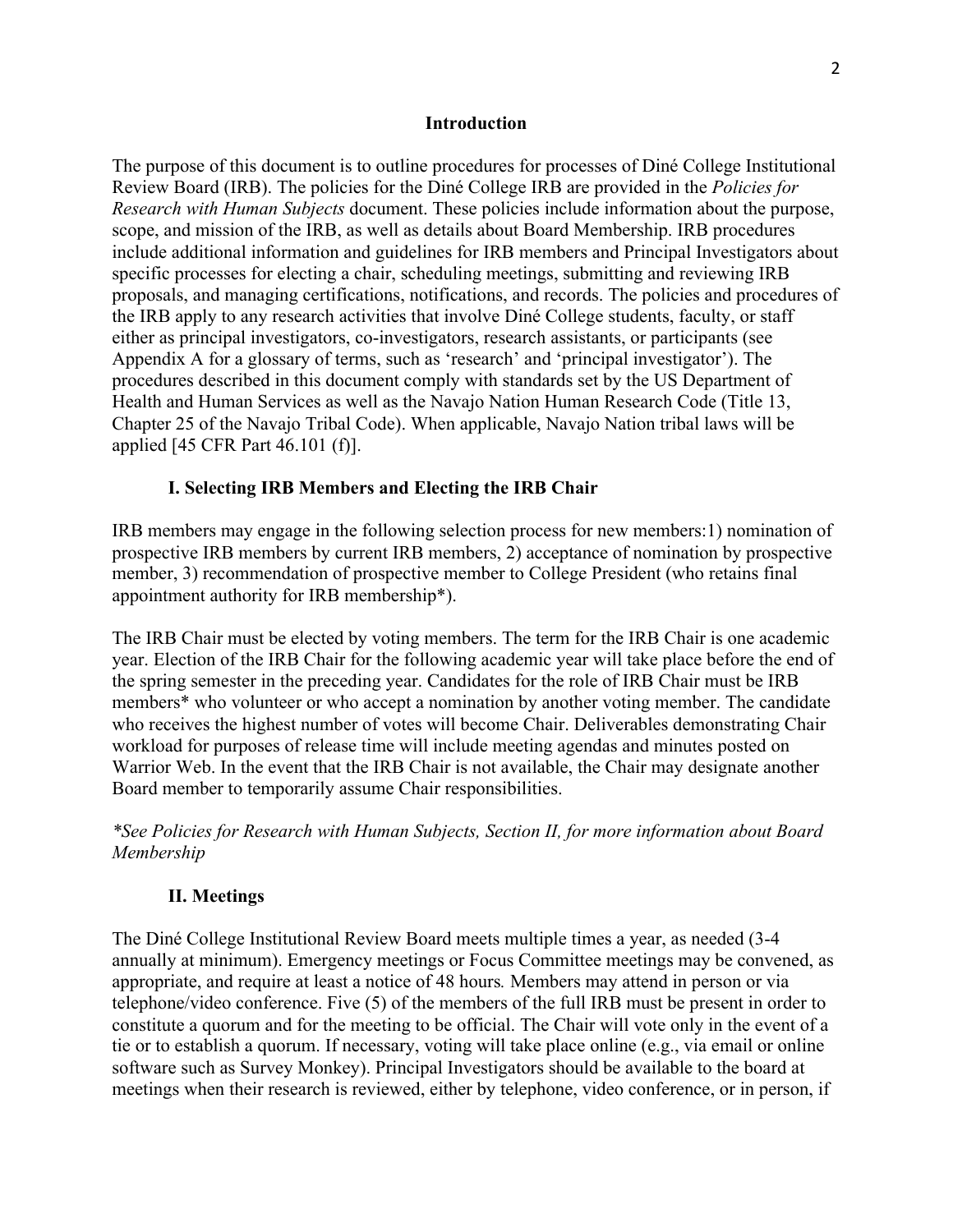needed. Minutes will be taken at every meeting and posted on the Diné College IRB Warrior webpage. Minutes will include actions and votes for each research proposal or manuscript undergoing review, votes on all board actions, rationale for changes requested of the researcher by the board, and documentation of a quorum.

### **III. Areas of Review**

Any research activities that involve human subjects conducted by Diné College students, faculty, or staff, whether funded or unfunded, shall be under the jurisdiction of the Diné College IRB. This jurisdiction includes research that is conducted outside of the Navajo Nation. Any research activities that involve Diné College students, faculty, or staff as human subjects shall also be under the jurisdiction of the Diné College IRB. Research activities include any systematic investigation that leads to generalizable knowledge. In the event research is undertaken without the intention of involving human subjects, and subsequently an investigator wishes to involve human subjects in the research, the research must be reviewed by the Diné College IRB in accordance with the policies and procedures outlined in this manual.

The Diné College IRB will have the authority to provide final review and action decisions (Approve/Pending (i.e., conditionally approved)/Disapprove) for research in which students are Principal Investigators and are being mentored by Diné College Faculty/Staff advisors. Research in which Faculty or Staff are the Principal Investigators must be reviewed by the Diné College IRB but is also subject to the review and approval of the Navajo Nation Human Research Review Board (NNHRRB). Student investigators may not conduct any research activities without prior approval of the Diné College IRB. Other investigators may not conduct any research activities without approval of both the Diné College IRB and the NNHRRB.

The IRB Chair (or the Chair's designee) will be responsible for determining whether the research should be reviewed by the full board or by a Focus Committee of the board. If additional information/clarification is necessary, the IRB Chair must be contacted.

### **Research Covered by Review of Full IRB**

Research which has greater than minimal risk to subjects must be reviewed by the full IRB in which a quorum is established. In order for the research to be approved, the IRB shall determine that all criteria for approval (see section IV) are satisfied and the research must receive the approval of a majority of the members present at the meeting. Research involving "greater than minimal" risk includes procedures that have the potential to cause, physical, psychological, or emotional harm that is greater than what is ordinarily encountered in daily life or during the performance of routine procedures in education and/or in the practice of psychology and medicine. Such research includes, but is not limited to:

- Research that involves a sensitive and vulnerable populations (children, prisoners, pregnant women, mentally disabled persons, educationally or economincally disadvantaged persons)
- Research which involves the administration of drugs or other substances to subjects
- Research involving subjects with life-threatening physical conditions
- Research involving physically or psychologically intrusive procedures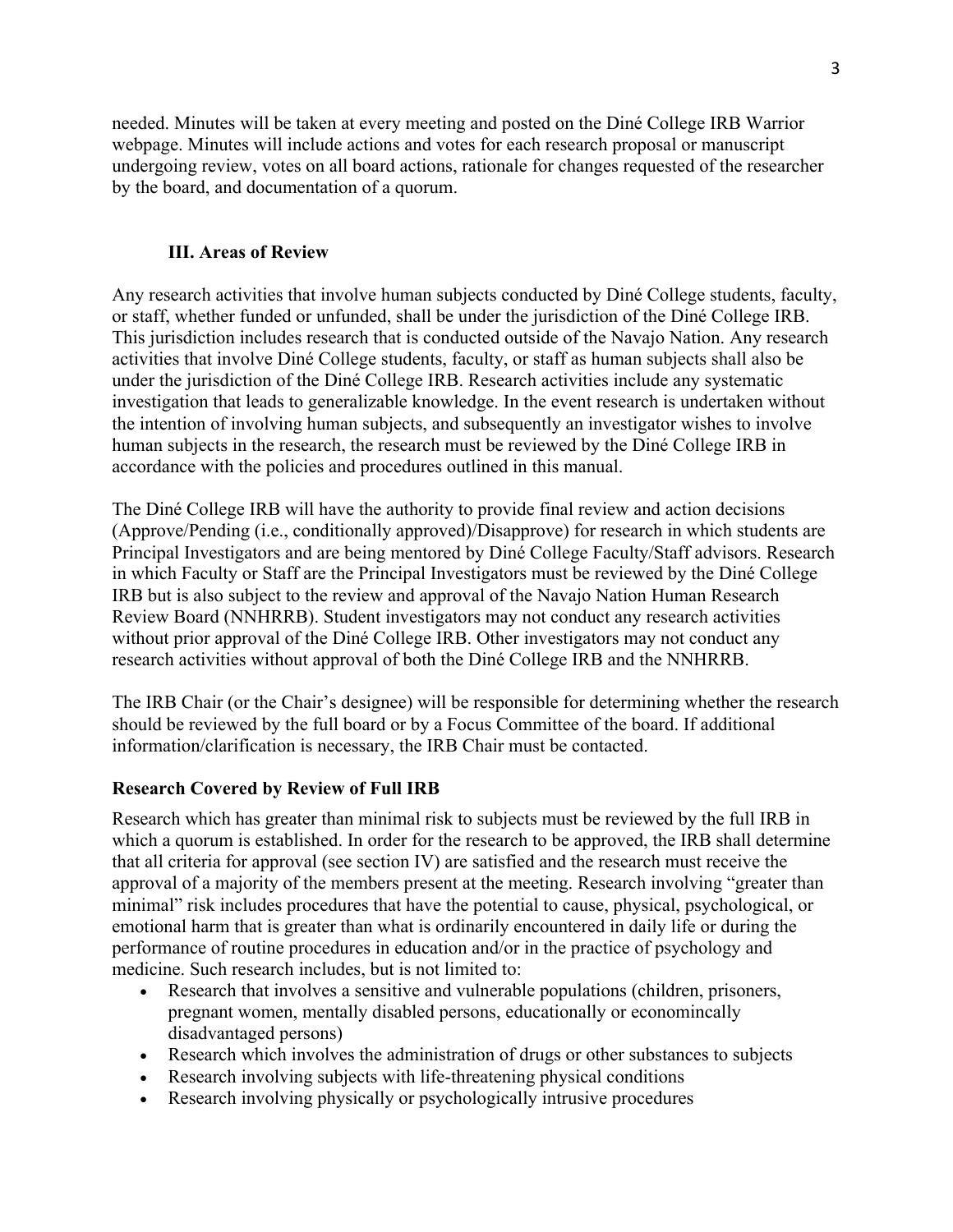- Research which previous experience (by the particular investigator or other investigators) has shown to create a potential of risk to subjects
- Research which potentially could put the subject at risk for legal or civil liability or invade a subject's privacy in regard to sensitive aspects of his/her behavior (e.g., illegal conduct, drug use, sexual behavior, alcohol use).

## **Research Covered by Review of the IRB Focus Committee (Expedited Review)**

Expedited review may occur for minor changes in approved research and for research involving no more than minimal risk in which subjects' identities are easily identifiable. Expedited research includes but is not limited to the following:

- Research involving minimal risk in which subjects include children in educational research or individuals from vulnerable populations in public benefit studies
- Research involving broad consent
- The following types of studies if subjects' identities are easily identifiable:
	- i. Research on individual or group behavior, such as studies of perception, cognition, game theory, or test development, where the investigator does not manipulate subjects,
	- ii. Research using educational tests (cognitive, diagnostic, aptitude, achievement), survey procedures, interview procedures, or observation of public behavior
	- iii. Research involving benign behavioral interventions (such as studies of perception, cognition, game theory, or test development in which the investigator has no reason to think the subjects will find the interventions offensive or embarrassing) in conjunction with the collection of information from an adult subject (including written or verbal responses or audiovisual recording) as long as informed consent is obtained and identification would not put subjects at risk of criminal, work, financial, or other harm.
	- iv. Research involving the collection or study of existing data, documents, records, specimens, or other products (i.e., secondary data).

\**Note that items i-iv may qualify as exempt from review if subjects' identities cannot be readily ascertained, either directly or indirectly. Research may also qualify as exempt if the research activities occur in schools or other educational settings, involves normal educational practices, includes evaluations of curricula, or includes educational interventions, as long as these activities do not interfere with students' ability to learn educational content or educators' assessment activities. Submission to the IRB is still required for exempt human subjects research.*

Additionally, a Focus Committee review may be used when there are minor changes in previously approved research during the period (one year or less) for which approval is authorized. The IRB will have responsibility for determining what does or does not meet the criteria for a Focus Committee review. The Focus Committee review may be carried out by the IRB Chair or by one or more reviewers designated by the Chair from among members of the IRB. When conducting this review, IRB members may exercise all of the authorities of the IRB, except that the reviewer(s) may not disapprove the research. A research activity may be disapproved only after a full IRB review has been conducted.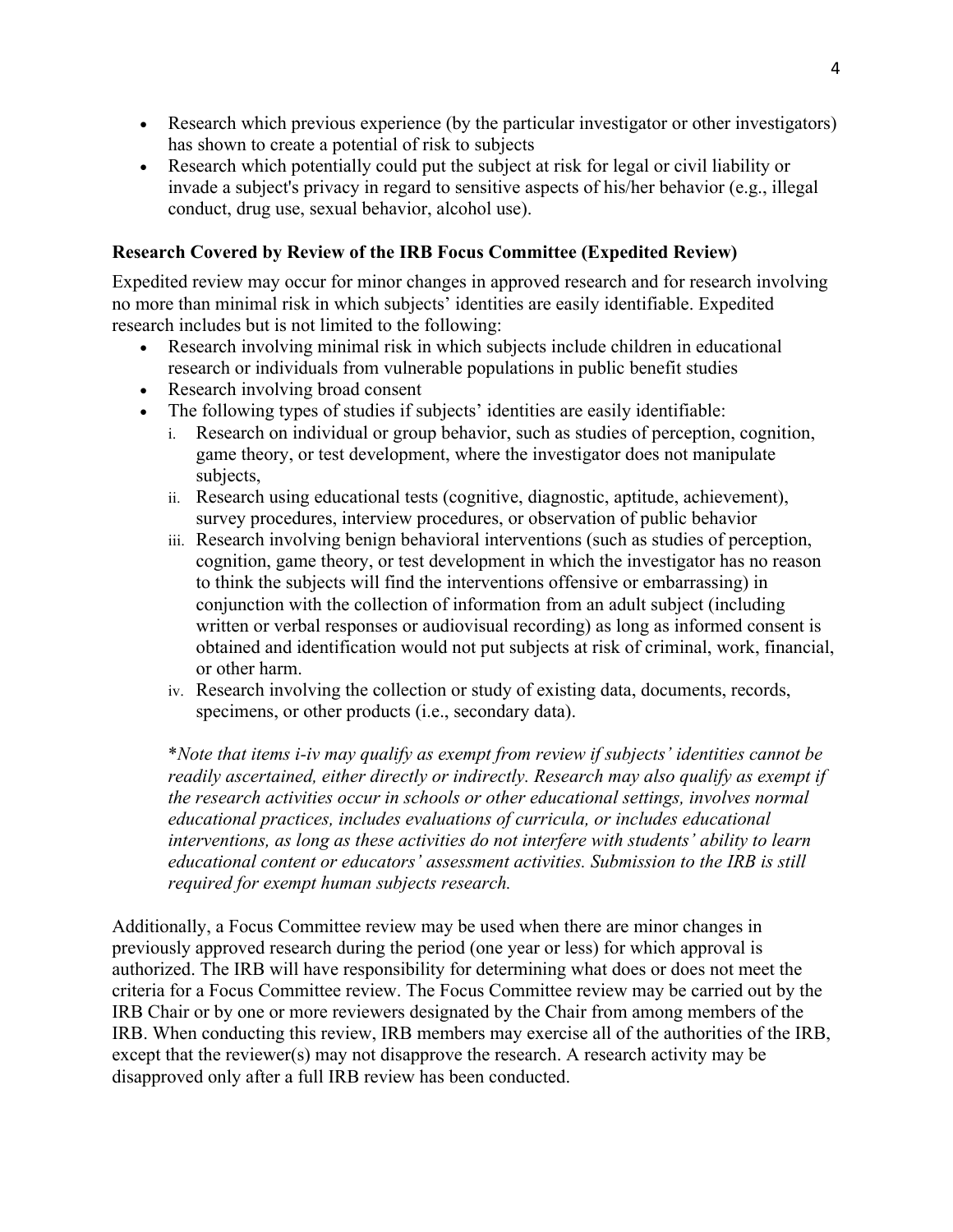All IRB members must be advised of research proposals that have been approved using the Focus Committee procedures at the next regularly scheduled meeting.

### **Continuation/Renewal**

Continuing review is not required for projects that qualify for expedited review or for research that is limited to data analysis. Continuing review of research that qualifies for full review must be conducted at intervals appropriate to the degree of risk, but not less than once per year. The IRB cannot approve a research project for more than 12 months. All reviews for continuation will be conducted by the Focus Committee review, if no changes have been made to the research protocol and/or no adverse or unexpected reactions or side effects have occurred or are expected (i.e., minimal risk). The full IRB will be given the opportunity to review the continuation/renewal report.. In all other instances, continuing review will be conducted by the full IRB.

### **Revision**

If the investigator, during the course of conducting the research, revises the research protocol (e.g., makes changes to the informed consent form, survey instruments used, or number and nature of subjects), he/she will notify the IRB Chair immediately. The Chair will determine the need for additional review as well as the type of review and then notify the IRB members. Researchers must report any unanticipated problems involving risks to participants or others or any non-compliance with IRB policies and procedures.

# **IV. Criteria for Approval of Research**

In order to approve research, the IRB will determine that all of the following requirements are satisfied:

- Risks to subjects are minimized
- Risks to subjects are reasonable in relation to anticipated benefits
- Selection of subjects is equitable and reasonable. In making this assessment, IRB will take into account the purposes of the research and the setting in which the research will be conducted and should be particularly cognizant of special problems of research involving vulnerable populations, such as children, prisoners, individuals with impaired decision-making capacity, and economically or educationally disadvantaged individuals.
- Informed consent will be sought from each prospective subject or the subject's legally authorized representative and, if necessary, interpreted in the primary language of the subject.
- Informed consent will be appropriately documented
- When appropriate, the research plan makes adequate provision for monitoring the data collected to ensure the safety of subjects
- When appropriate, adequate provisions exist to protect the privacy of subjects and to maintain the confidentiality of data
- Additional safeguards have been included in the study to protect the rights and welfare of vulnerable populations, such as children, prisoners, individuals with impaired decisionmaking capacity, and economically or educationally disadvantaged.
- All appropriate cultural protections are in place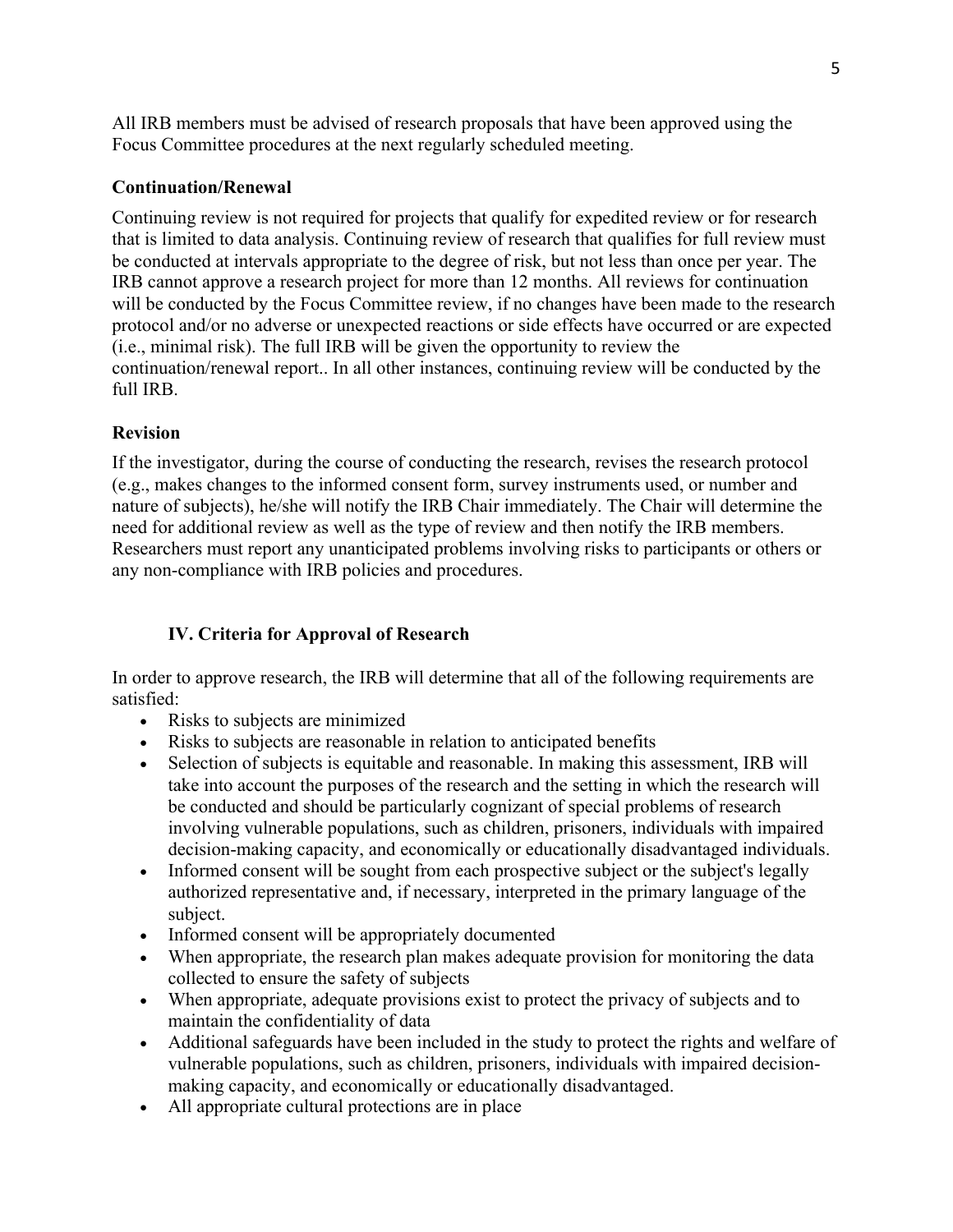- Research activities are feasible and possess scientific merit
- All researchers are required to complete "Human Subjects Research Training." To access the training, click on the link below, click "Register," and choose NAU (Northern Arizona University) when asked for your affiliation (NAU has agreed to partner with Diné College to offer this training). https://about.citiprogram.org/en/course/human-subjects-research-2/

### **Conduct and Responsibility of a Researcher**

The Diné College IRB expects all researchers to understand the basic principles of ethical research, which includes the following, at a minimum:

- Design research that has potential to directly or indirectly benefit human beings
- Use fair subject selection/recruitment methods for study subjects
- Plan experimental procedures with consideration for the physical and psychological safety of subjects
- Disseminate results to the impacted community and subjects.
- Understand the definitions of "research" and "human subjects" from The Research Act of 1974, 45 CFR 46.102, the Diné College Procedures for Research for Human Subjects and the Navajo Nation IRB procedures.
- Understand reasons for federal regulations about human subjects research
- Understand the Belmont Report principles of respect for persons, beneficence, and justice
- Describe at least three historical examples of the abuse of human subjects that led to legislation designed to protect the rights of human research participants
- Recognize the requirement for human research protection training for every investigator
- Understand investigator responsibilities associated with IRB approval of research involving human subjects
- Understand the consequences for students, staff and faculty for failing to obtain IRB approval before initiating research involving human subjects

# **V. Types of IRB Actions**

The IRB shall review and have the authority to approve, tentatively approve pending receipt of additional information, or disapprove research involving human subjects for research projects in which a Diné College student is the Principle Investigator (see definitions below). For all other research activities, the IRB shall review and provide recommendations regarding final decisions to the NNHHRB.

### **Approve**

The protocol is approved as submitted.

### **Pending (Conditionally Approve)**

A protocol is considered pending when the problems identified in the protocol are not serious and generally fall into two categories: 1) the investigator needs to clarify an aspect of the study or provide additional information, or 2) minor changes need to be made in the informed consent document. In these cases, approval can be given after the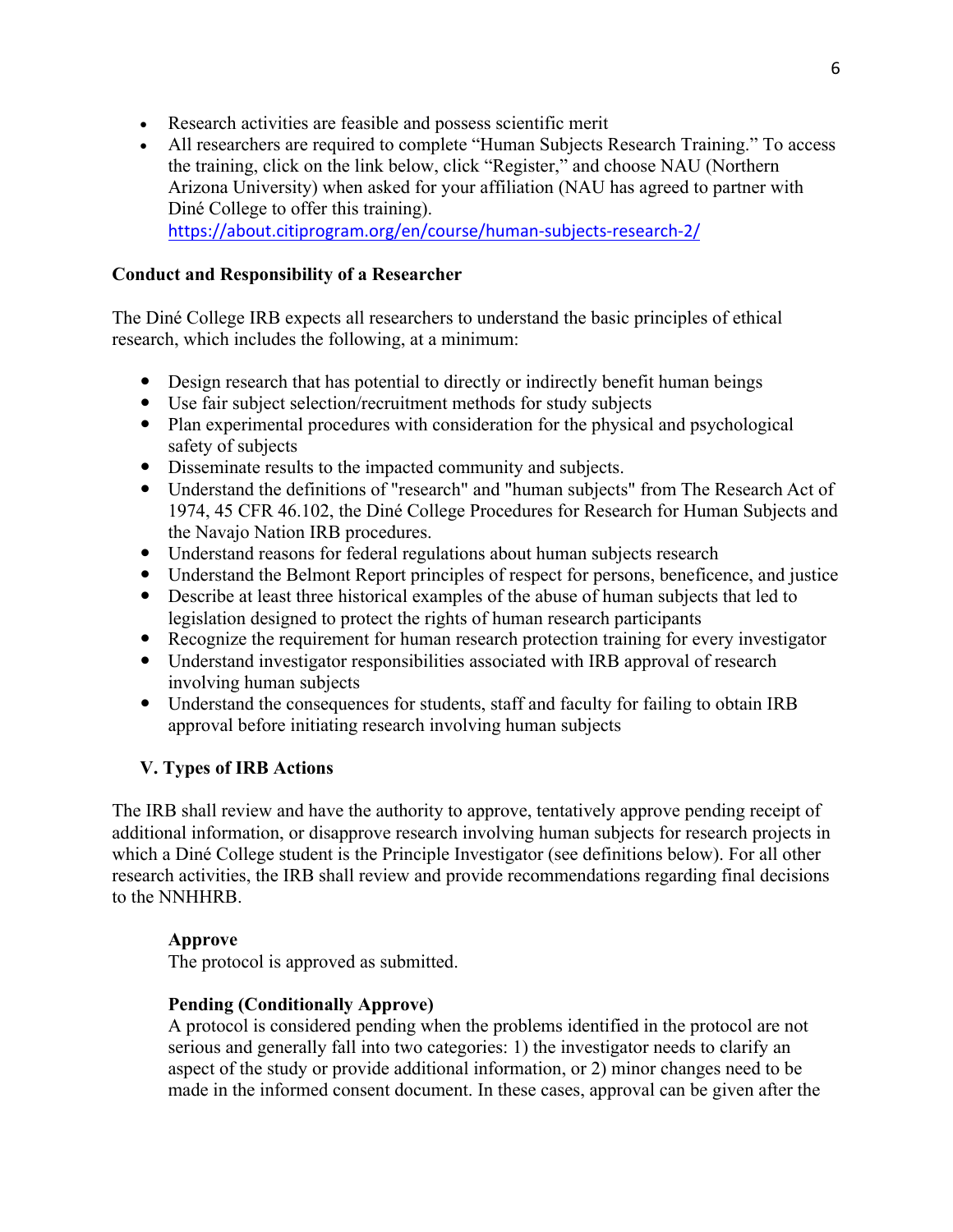investigator rewrites the informed consent and/or submits to the Chair a written response to the IRB's questions and concerns.

### **Disapprove**

The IRB will disapprove the proposed research if it places the subjects at risks, which far outweigh the benefit or value of the knowledge to be gained, or it raises such serious ethical questions as to be unacceptable. In the event a disapproval is foreseen, the investigator will be invited to attend the meeting of the IRB to discuss the protocol. A research activity may be disapproved only after a full IRB review has been conducted.

### **Suspension or Termination of Research**

The IRB shall have authority to suspend or terminate research that is not being conducted in accordance with the IRB's requirements, other institutional and federal requirements, or has been associated with any serious harm to subjects. Concerns regarding the conduct of research must be reported immediately to the Chair of the IRB by any individual having such knowledge. Any suspension or termination of research must include a statement of the IRB's action and the Chair must report its decision promptly to the principal investigator and the funding agency, in the case of a sponsored project.

### **Appeals**

Researchers have the right to submit an appeal regarding any IRB decision or action. To complete an appeal, a Principal Investigator must resubmit a complete proposal, including any and all changes required by the IRB, and must submit a cover letter that summarizes the original IRB decision/action, all changes that have occurred in the research plan/proposal, and the rationale for requesting reconsideration by the IRB.

### **VI. Preparing and Submitting Proposals to the IRB**

The Institutional Grants and Sponsored Projects Office (IGO) will be responsible for coordinating the submission of required documentation to the IRB for review at its next scheduled meeting. All applications will be submitted to either the IGO Compliance Officer or the IRB Chair. All applications received by the IGO Compliance Officer will be immediately forwarded to the IRB Chair, who is then responsible for coordinating the review process among the IRB members.

The principal investigator must submit the following:

- The original Submission Form (see Appendix B)
- One copy of the IRB Protocol (see Appendix C), including all research instruments (questionnaires, interviews, etc.)
- An Informed Consent Form (see Appendix D)
- When applicable, documentation related to research activities involving special populations (see Section VII below)
- "Human Subjects Research Training" certificate demonstrating that training has been completed within the last 3 years. To access the training, click on the link below, click "Register," and choose NAU (Northern Arizona University) when asked for your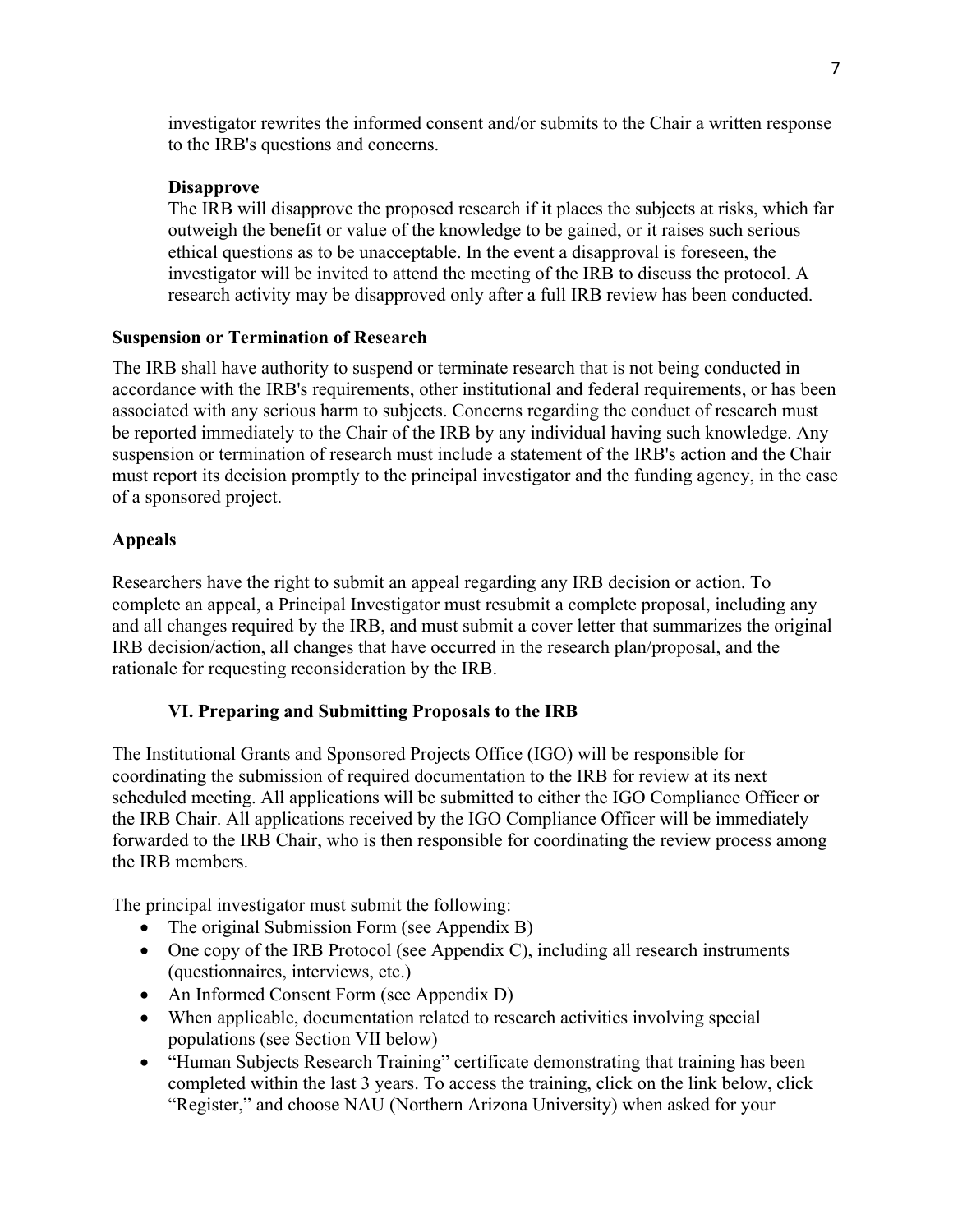affiliation (NAU has agreed to partner with Diné College to offer this training). https://about.citiprogram.org/en/course/human-subjects-research-2/

• Student PIs must also submit a description of their roles and responsibilities in the project, the roles and responsibilities of their instructor(s), mentor(s), or advisor(s), and the procedures that are in place to ensure proper mentorship. If the student-lead project is funded or is part of a mentor/advisor's larger program of research and scholarship, the student PI must also describe the contribution that the student-lead project makes to the larger program of research.

Once an application is received by the IRB Chair, the IRB Chair (or the Chair's designee) will review for completeness and determine whether a Full Review or an Expedited Review (see Section III in this manual) is warranted. Upon receipt of all required paperwork, the IRB Chair will log the IRB submission, assign a protocol number, and forward copies to IRB members. Insufficient information may delay processing and IRB approval.

### **VII. Special Populations**

The federal government has extensively regulated and provided additional safeguards with respect to research, development, and related activities involving "special populations"; these include children, prisoners, individuals with impaired decision-making capacity, and economically or educationally disadvantaged. The following are guidelines for the inclusion of these special populations as subjects in research. If investigators need additional information and/or clarification regarding special populations, they are to contact the IRB Chair or the Chair's designee.

When some or all of the subjects are likely to be vulnerable to coercion or undue influence, such as children, prisoners, individuals with impaired decision-making capacity, or economically or educationally disadvantaged persons, additional safeguards must be included in the study to protect the rights and welfare of these subjects. Projects must include a plan that protects subjects' privacy and ensures confidentiality of data.

### **Neonates**

Research involving neonates will be submitted to a special review process in which the rationale for conducting such research will be assessed.

### **Prisoners**

Inasmuch as prisoners may be under constraints because of their incarceration, which could affect their ability to make a truly voluntary and uncoerced decision about whether or not to participate as subjects in research, additional safeguards for their protection must be adhered to. With respect to research involving prisoners, the IRB shall also meet the following specific requirements:

- A majority of the Board (exclusive of prison members) shall have no association with the prison(s) involved, apart from their membership on the Board
- At least one member of the Board shall be a prisoner, or a prisoner representative with appropriate background and experience to serve in that capacity, except that where a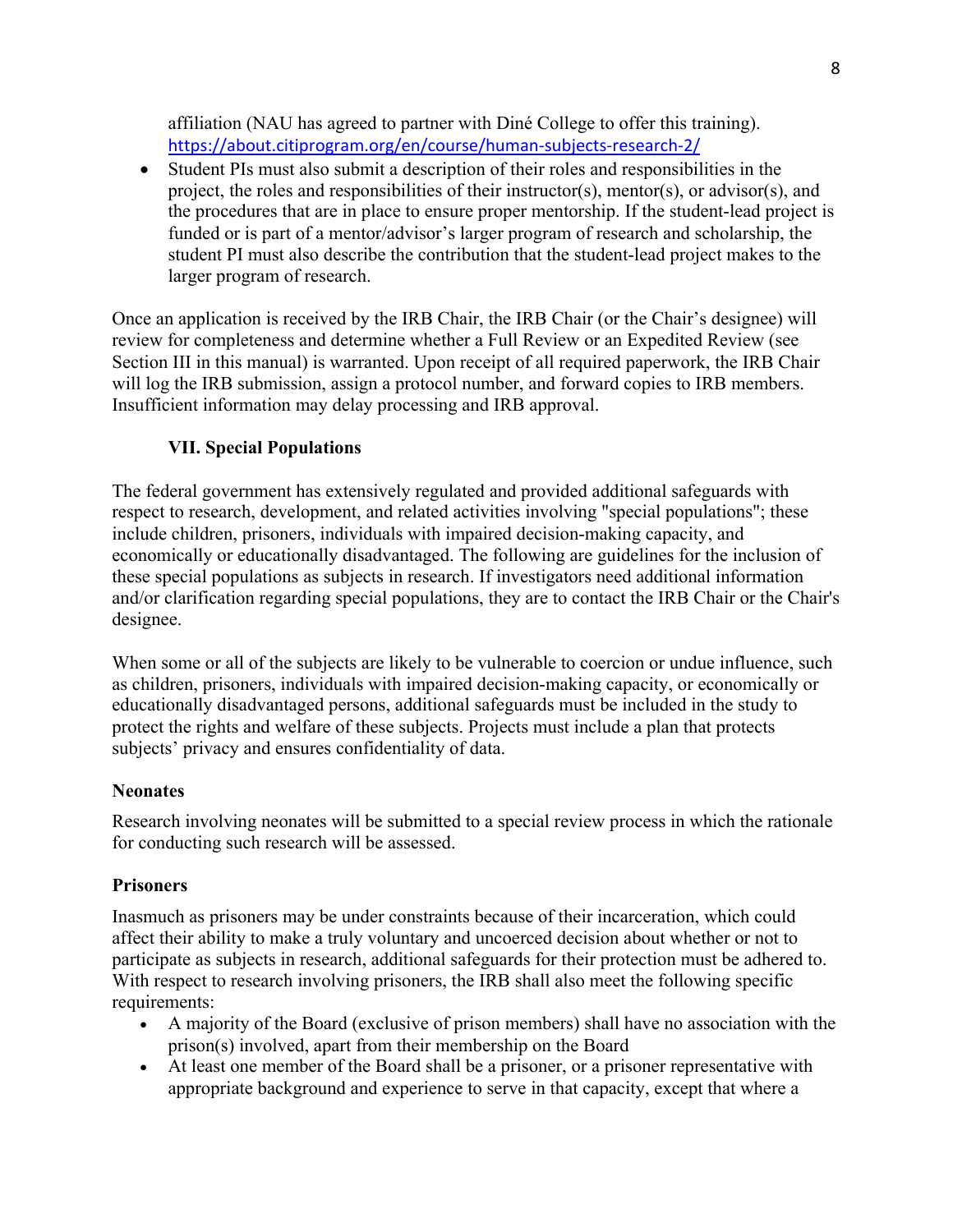particular research project is reviewed by more than one Board only one Board need satisfy this requirement.

The following research involving prisoners is permitted:

Biomedical or behavioral research conducted or supported by DHHS may involve prisoners as subjects only if 1) the institution has certified to DHHS that the IRB has approved the research, and 2) and in the judgment of the agency, the research involves solely the following:

- study of the possible causes, effects, and processes of incarceration, and of criminal behavior, provided that the study presents no more than minimal risk and no more than inconvenience to the subjects;
- study of prisons as institutional structures or of prisoners as incarcerated persons, provided that the study presents no more than minimal risk and no more than inconvenience to the subjects;
- research on conditions particularly affecting prisoners as a class (for example, vaccine trials and other research on hepatitis which is much more prevalent in prisons than elsewhere; and research on social and psychological problems such as alcoholism, drug addiction, and sexual assaults) only after the Secretary of the DHHS has consulted with appropriate experts, and published in the *Federal Register* his or her intent to approve such research; or
- research on practices, both innovative and accepted, that have the intent and reasonable probability of improving the health or well-being of the subject. In cases in which those studies require the assignment of prisoners in a manner consistent with protocols approved by the IRB to control groups that may not benefit from the research, the research may proceed only after the Secretary of the DHHS has consulted with appropriate experts, and published in the Federal Register his/her intent to approve such research.

### **Children**

Research involving children is permitted in the following instances when/if

- the IRB finds that no greater than minimal risk to children is presented, and adequate provisions are made for soliciting the assent of the children and the permission of parents or guardians, as outlined below.
- the IRB finds that more than minimal risk to children is presented by an intervention or procedure that holds out the prospect of direct benefit for the individual subject, or by a monitoring procedure that is likely to contribute to the subject's well-being, only if the IRB finds:
	- 1. the risk is justified by the anticipated benefit to the subjects;
	- 2. the relation of the anticipated benefit to the risk is at least as favorable to the subjects as that presented by available alternative approaches; and
	- 3. adequate provisions are made for soliciting assent of the children and permission of their parents or guardians, as outlined below.
- the IRB finds that more than minimal risk to children is presented by an intervention or procedure that does not hold out the prospect of direct benefit for the individual subject, or by a monitoring procedure which is not likely to contribute to the well-being of the subject, only if the IRB finds that:
	- 1. the risk represents a minor increase over minimal risk;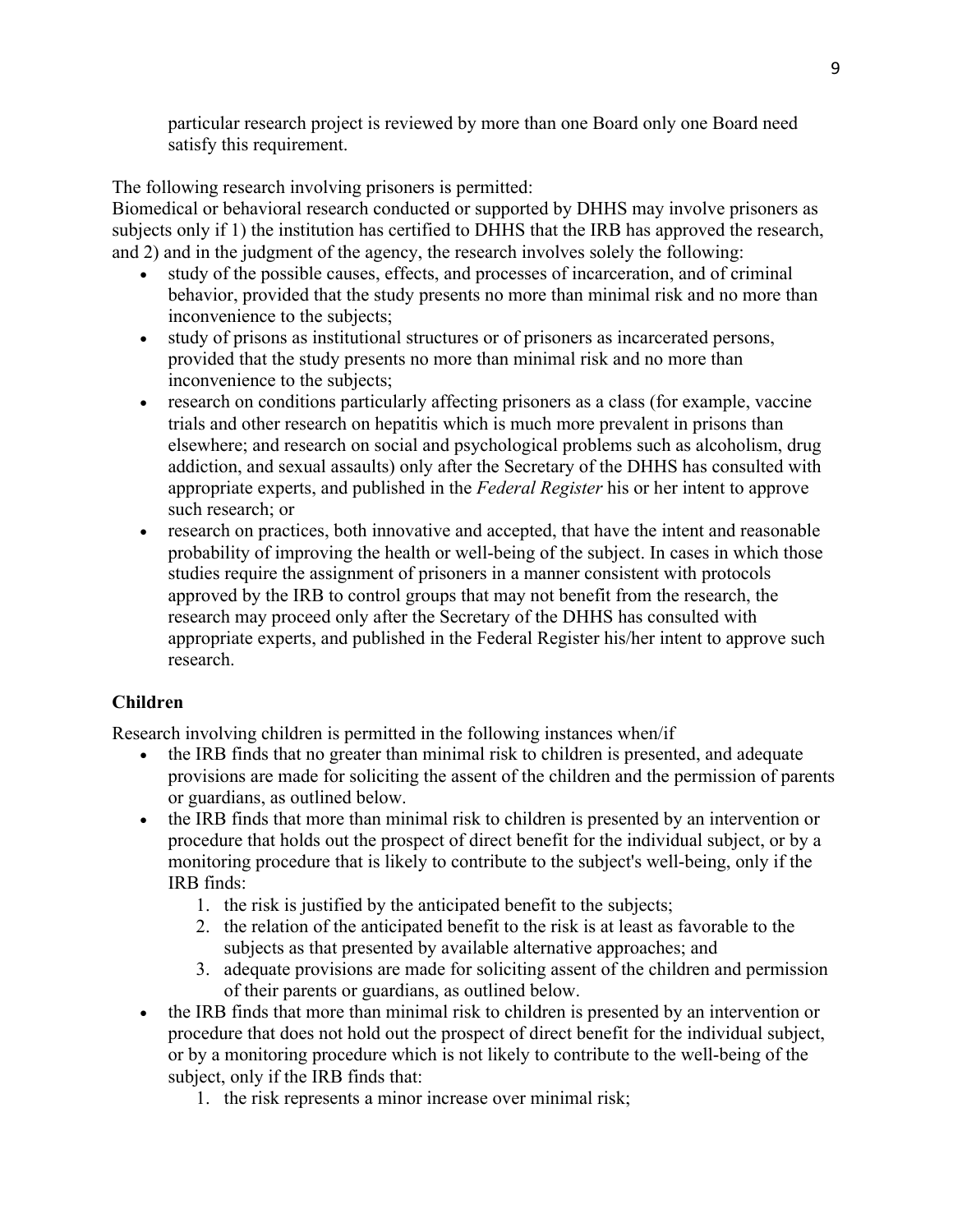- 2. the intervention or procedure presents experiences that are reasonably commensurate with those inherent in their actual or expected medical, dental, psychological, social, or educational situations;
- 3. the intervention or procedure is likely to yield generalizable knowledge about the subjects' disorder or condition which is of vital importance for understanding or amelioration of the subjects' disorder or condition; and
- 4. adequate provisions are made for soliciting assent of the children and permission of their parents or guardians, as outlined below.

**Wards.** Children who are wards of the state of any other agency, institution, or entity can be included in the research only if such research is:

- related to their status as wards, or
- conducted in schools, camps, hospitals, institutions, or similar settings in which the majority of children involved as subjects are not wards.

If the IRB approves the research, it shall require the appointment of an advocate for each child who is a ward, in addition to any other individual acting on behalf of the child as guardian or in *loco parentis (in place of the parent)*. One individual may serve as advocate for more than one child. The advocate shall be an individual who has the background and experience to act in, and agrees to act in, the best interests of the child for the duration of the child's participation in the research and who is not associated in any way with the research, the investigator(s), or the guardian organization.

# **Individuals with Impaired Decision-making Capacity**

Informed consent will be sought from each prospective subject's legally authorized representative or guardian, if necessary.

### **Requirements for Parental/Guardian Permission and for Assent by Children**

The IRB shall require that adequate provisions be made for soliciting the permission of each child's parents or guardians. Where parental permission is to be obtained, the IRB may find that the permission of one parent is sufficient if the research does not involve greater than minimal risk, or does involve greater than minimal risk, but presents the prospect of direct benefit to the individual subjects. If the research involves greater than minimal risk and no prospect of direct benefit to individual subjects, but is likely to yield generalizing knowledge about the subject's disorder or condition, the IRB will require both parents' permission. Exceptions would include: 1) one parent is deceased, unknown, incompetent, or not reasonably available, or 2) when one parent has legal responsibility for the care and custody of the child.

Permission by parents or guardians shall be documented in accordance with and to the extent required under the Informed Consent section of this manual (see Appendix D).

The IRB shall determine that adequate provisions are made for soliciting the assent of the children, when in the judgment of the IRB the children are capable of providing assent. In determining whether children are capable of assenting, the IRB shall take into account the ages,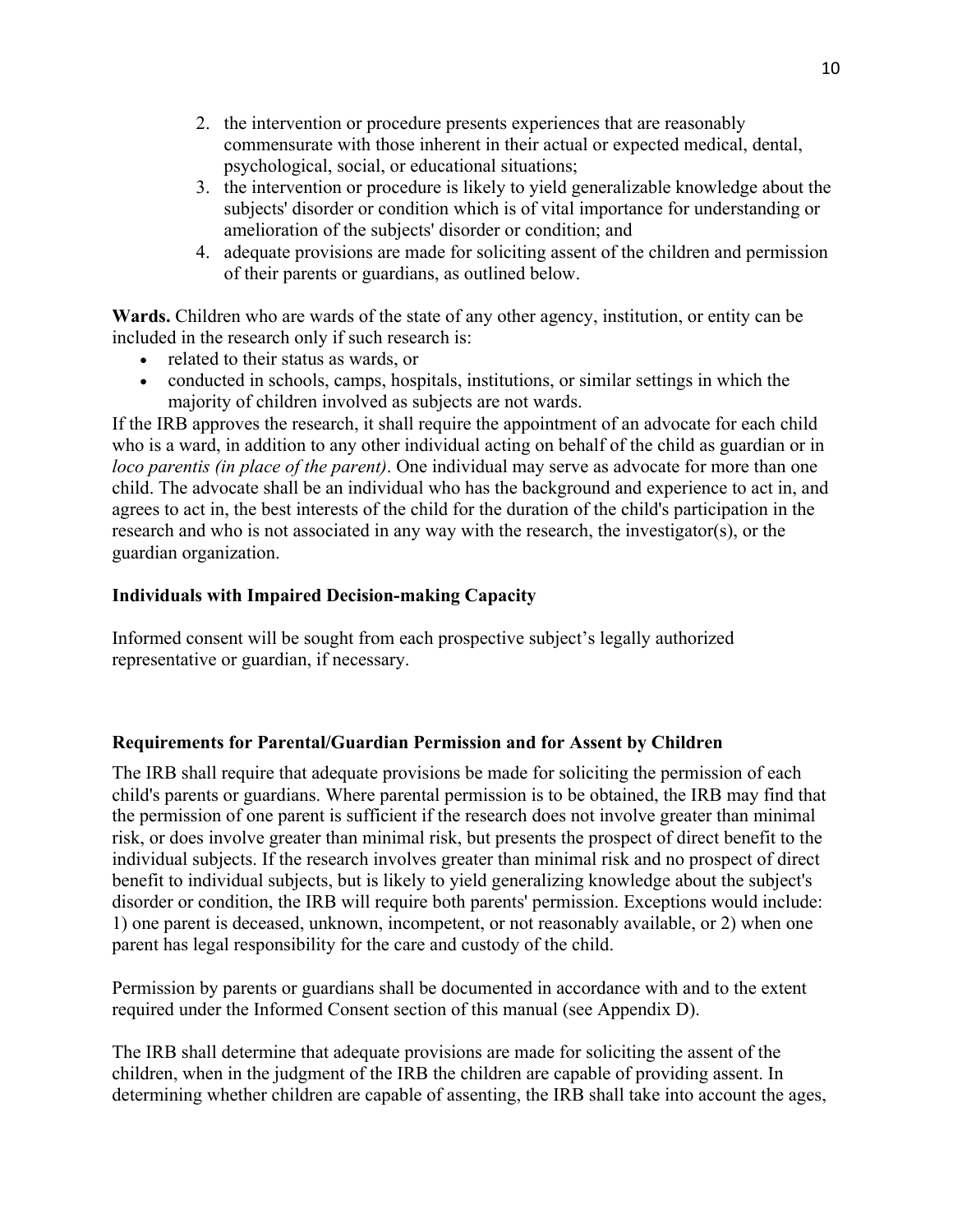maturity, and psychological state of the children involved. This judgment may be made for all children to be involved or for each child, as the IRB deems appropriate.

If the IRB determines that the capability of some or all of the children is so limited that they cannot reasonably be consulted or that the intervention or procedure involved in the research holds out a prospect of direct benefit that is important to the health or well-being of the children and is available only in the context of the research, the assent of the children is not a necessary condition for proceeding with the research.

When the IRB determines that assent is required, it shall also determine whether and how assent must be documented.

# **VIII. Notification, Certification, and Records**

### **Notification of IRB Actions to the Investigator**

An IRB Chair shall provide written notification to the IGO Compliance Office (or his/her designee) and to the PI. The notification will include the IRB's decision to approve or disapprove the proposed research activity, any modifications required to secure IRB approval of the research activity, and information about key personnel who must be informed of the research, including the College President, the Provost, the Deans, and any other individuals who might be impacted by the research (e.g., faculty who may be contacted for recruitment and/or data collection during class time, etc). If an IRB decides to disapprove a research activity, the IRB Chair shall include a statement of the reasons for its decision in the written notification and give the investigator an opportunity to respond in writing. All information provided in notifications to investigators will be determined by the IRB.

### **Certification of IRB Review (for Funded Projects only)**

Certification of IRB review involves official notification by the College to the DHHS that the research activity or project involving human subjects has been reviewed by the IRB.

### **Records**

It will be the responsibility of the Chair or the Chair's designee, in coordination with the Office of the IGO, to prepare and/or maintain adequate documentation of IRB activities regarding research involving human subjects, including the following:

- o Copies of all research proposals reviewed and actions taken, scientific evaluations, if any, that accompany the proposals, approved sample consent documents, progress reports submitted by investigators, and reports of injuries to subjects
- o Minutes of IRB meetings, which shall be in sufficient detail to show attendance at the meetings; actions taken by the IRB; the vote on these actions, including the number of members voting for, against, and abstaining; the basis for requiring changes in or disapproving research; and a written summary of issues of dispute and their resolution
- o Records of continuing review of research activities
- o Copies of all correspondence between the IRB and investigators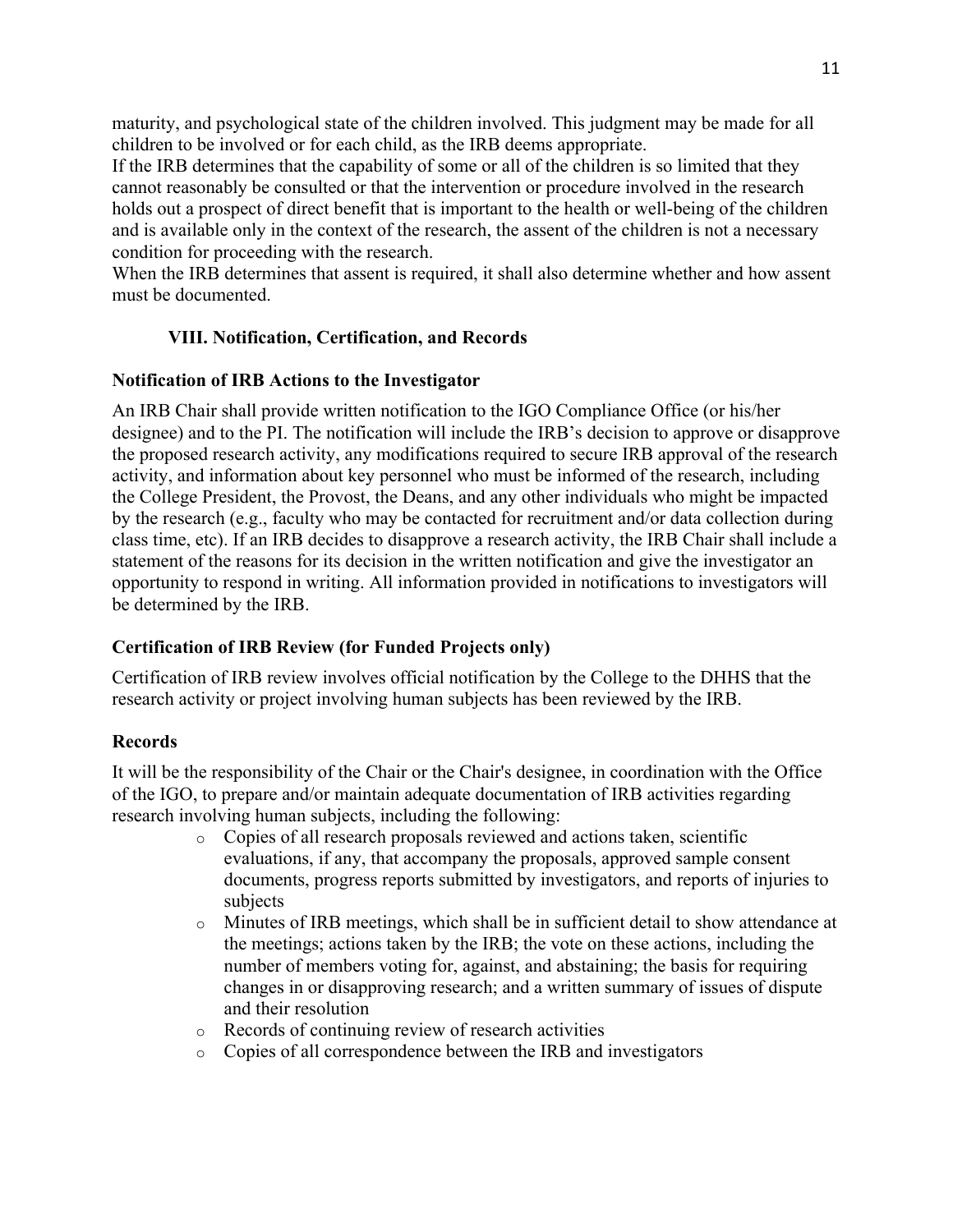- $\circ$  A list of all IRB members, including their name, race, ethnicity, and gender; earned degrees; affiliation, indications of experience, such as board certifications, licenses, etc.
- o Written policies and procedures governing the IRB.
- o Statements of significant new findings

Copies of all documentation will be maintained in the IGO's Office. All records shall be retained for at least three (3) years. Records relating to funded research conducted shall be retained for at least three years after completion of the research. All records shall be accessible for inspection and copying by authorized representative of the department or agency at reasonable times and in a reasonable manner.

The IGO Compliance Officer (or his/her designee) will provide an annual report summarizing highlights of all research activity to the Office of the President by the last working day of the academic year.

# **IX. Sharing Results of the Research**

Principal investigators are required to share the results of their research with Diné College. A research paper, short report, poster, or powerpoint presentation that summarizes preliminary results and/or final results should be presented to the IGO Compliance Officer (or his/her designee), who will distribute to the Diné College IRB Chair and to the Diné College President. All research papers submitted to academic journals and other venues will require Diné College IRB approval before submission. Manuscripts will be submitted to the IGO, who will then forward to the IRB Chair. Written summaries of conference presentations will be submitted to the IGO Compliance Officer for distribution to the IRB Chair. For student investigators, IRB review of conference presentations is not required before presenting at conferences. The IRB Chair will coordinate distribution of all summaries and manuscripts to the IRB members.

# **X. Cooperative Research**

Cooperative research projects are those that involve more than one institution and can be designed to be both multi-site and multi-protocol in nature. In the conduct of such projects, each participating institution is responsible for safeguarding the rights and welfare of human subjects and for complying with all regulations.

• **Institutional Approval**: In cases where the research project will be housed and conducted at another institution with participation by Diné College faculty, staff, or research participants, it is required that documentation of the primary institution's IRB approval and a copy of the research protocol and consent forms be obtained and made part of the Diné College IRB records. The proposed research project must then go through an additional review by and receive approval from Diné College's IRB. All cooperative research projects involving Diné College faculty, staff, or research participants, whether conducted at Diné College or off-site, must have Diné College IRB approval as well as the approval of the Navajo Nation Human Research Review Board. Diné College maintains the right to review all cooperative research projects that are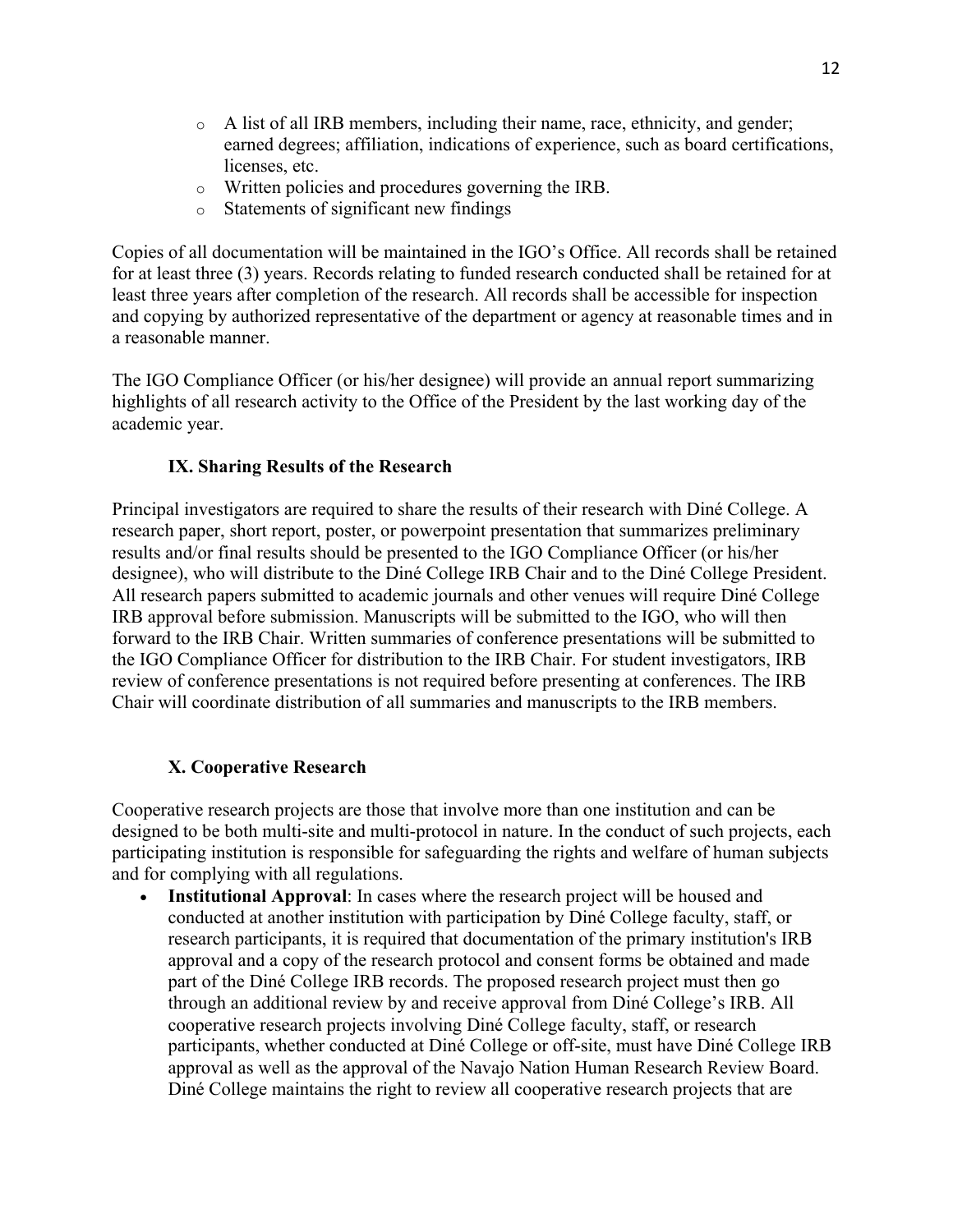associated with Diné College faculty, staff, or students (45 CFR 46.114 Cooperative Research, section b, 2, i).

• **Assurances**: It is the responsibility of the lead institution to file the required assurances and certifications with the Office for Protection from Research Risk (OPRR).

## **XI. Assurance of Compliance**

Institutions that engage in research funded by the Department of Health and Human Services (DHHS) must file for Federal Wide Assurance as an assurance of compliance with the agency's regulations governing the protection of human subjects. The assurance is a written agreement, which includes the following:

- A statement of ethical principles and institutional policies governing research involving human subjects
- IRB, institution, and investigator compliance with 45 CFR Part 46
- Certification of IRB approval and institutional endorsement
- A list of IRB members and their qualifications
- Written procedures which the IRB will follow for conducting its initial and continuing review of research and for reporting its findings and actions to the the institution, for determining which projects require review more often than annually, for ensuring prompt reporting to the IRB of proposed changes in a research activity
- Written procedures for ensuring prompt reporting to the IRB of any anticipated problems involving risks to subjects or any noncompliance with this policy and any suspension or termination of IRB approval

### **XII. Changes in Policies and Procedures**

Any procedures governing the IRB may be changed at a regularly convened IRB meeting by a vote of the majority of the Board members present, based on all members present. Any changes made will be to facilitate the effective and efficient operation of the IRB and in no way shall be in conflict with the rules and regulations set forth in federal statutes and regulations relating to the protection of human subjects or by the Navajo Nation Human Research Code. Substantive changes will be submitted to the President for review and approval. Any changes in procedures shall be distributed to all members and shall be included as (an) amendment(s) to this manual. The IRB Chair will make changes to these procedures and will be responsible for completing and distributing any amendments to this manual. The IRB will review at six-month intervals the federal guidelines governing research with human subjects, and update, as necessary. An updated copy of the IRB policies and procedures will be provided to the Institutional Grants and Sponsored Projects Office (IGO) on an annual basis.

All changes in IRB policies must be approved by the IRB, the College President, and the Diné College Board of Regents.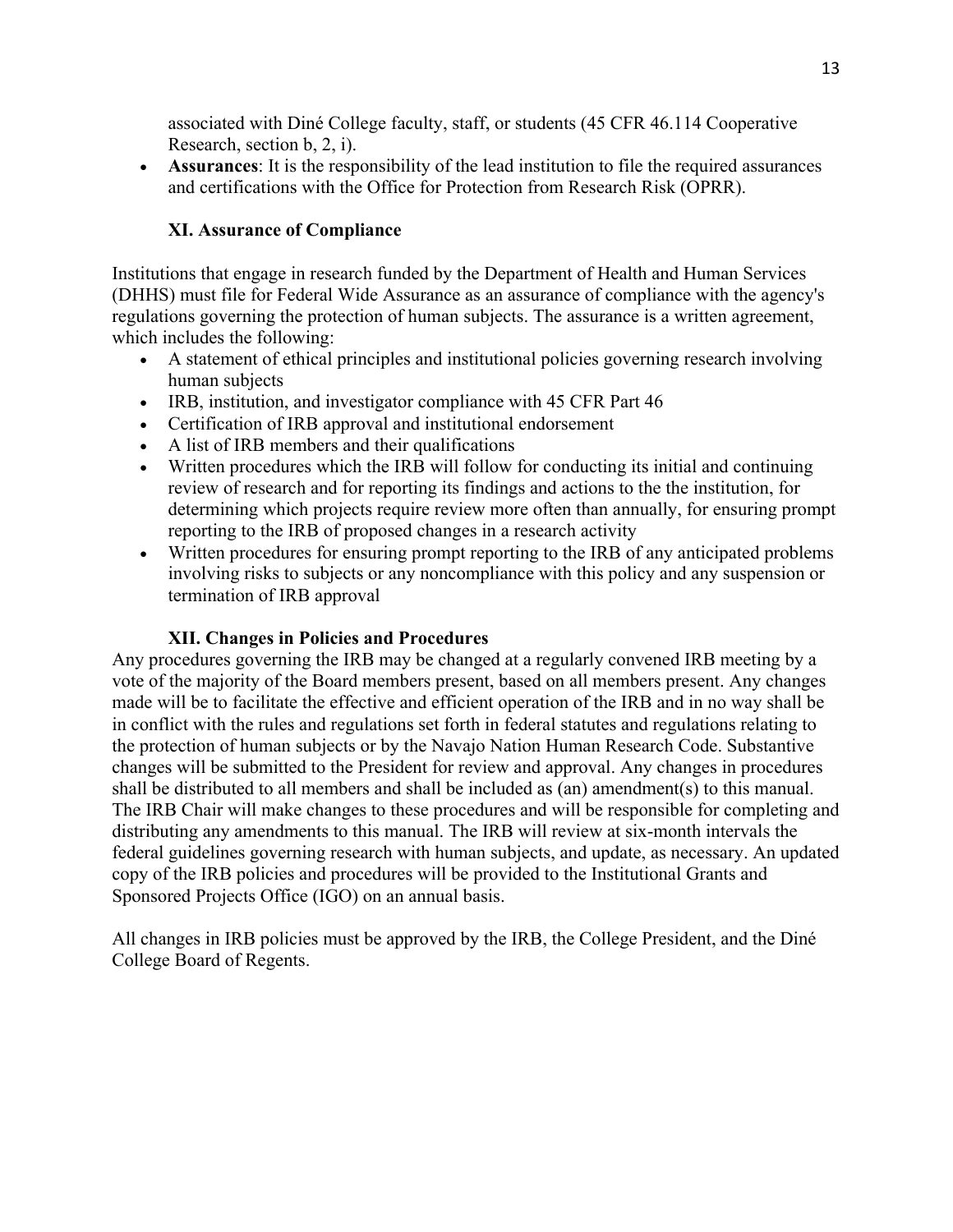# References

- Angal, J. & Andalcio, T. (2015). CRCAIH Tribal IRB Toolkit. *Collaborative Research Center for American Indian Health.*
- Revised Common Rule Regulatory Text (2018). *Office for Human Research Protection*, Retrieved from https://www.hhs.gov/ohrp/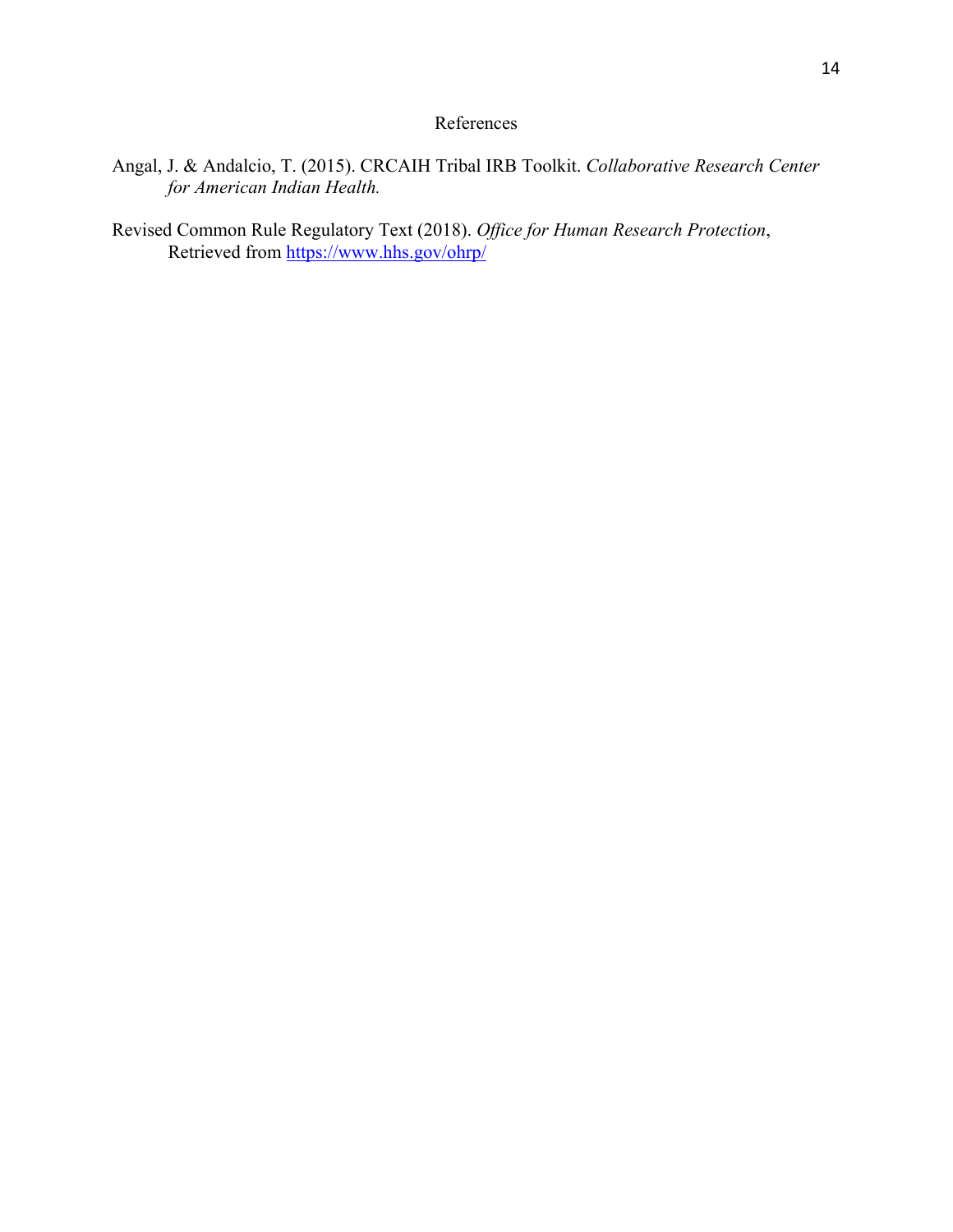# Appendix A

# **Glossary of Terms**

# **Assent**

A child's affirmative agreement to participate in research. Mere failure to object should not, absent affirmative agreement, be construed as assent.

# **Assurance**

A formal written, binding commitment that is submitted to a federal agency in which an institution promises to comply with applicable regulations governing research with human subjects and stipulates the procedures through which compliance will be achieved.

# **Authorized Institutional Official**

An officer of an institution with the authority to speak for and legally commit the institution to adherence to the requirements of the federal regulations regarding the involvement of human subjects in biomedical and behavioral research.

# **Certification**

The official notification by the institution to the supporting department or agency, in accordance with the requirements of this policy, that a research project or activity involving human subjects has been reviewed and approved by an IRB in accordance with an approved assurance.

# **Children**

Persons who have not attained the legal age for consent to treatments or procedures involved in the research, under the applicable law of the jurisdiction in which the research will be conducted.

# **Contract**

An agreement; as used here, an agreement that a specific research activity will be performed at the request, and under the direction, of the agency providing the funds. Research performed under contract is more closely controlled by the agency than research performed under a grant.

# **DHHS**

Department of Health and Human Services

# **Fetus**

The product of conception from implantation until delivery.

### **IRB Focus Committee Review**

Review of proposed research by the IRB chair or a designated voting member or group of voting members rather than the entire IRB. Federal rules permit this type of review for certain kinds of research involving no more than minimal risk and for minor changes in approved research.

### **Full Board Review**

Review of proposed research at a convened meeting at which five of the members of the IRB are present, including at least one member whose primary concerns are in nonscientific areas. For the research to be approved, it must receive the approval of a majority of those members present at the meeting.

### **Grant**

Financial support provided for research study designed and proposed by the principal investigator(s). The granting agency exercises no direct control over the conduct of approved research supported by a grant.

# **Guardian**

An individual who is authorized under applicable State or local law to consent on behalf of a child to general medical care.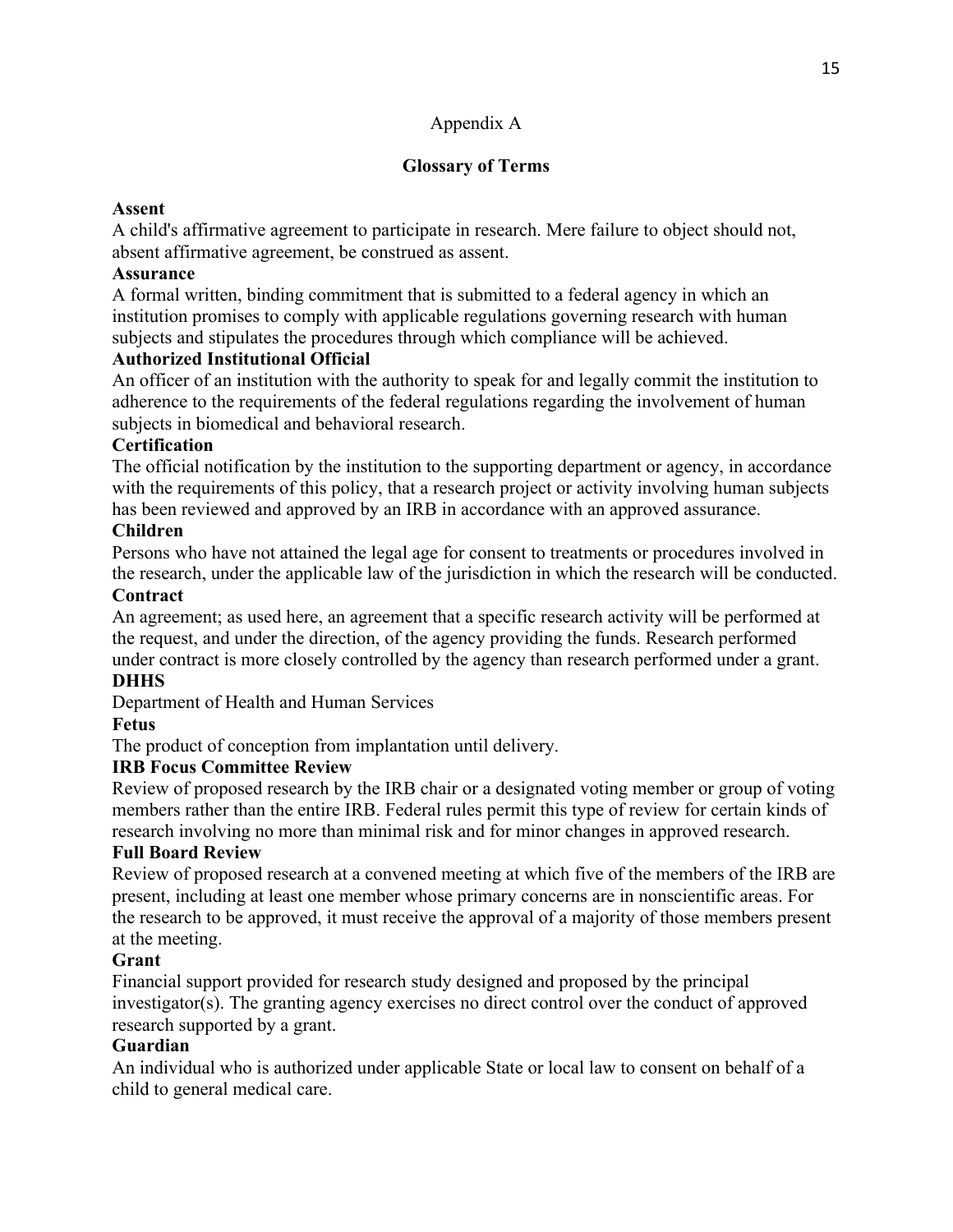### **Human Subjects**

Individuals whose physiologic or behavioral characteristics or whose understanding of their lived experiences and responses are the object of study of a research project. Under the federal regulations, human subjects are defined as: living individual(s) about whom an investigator conducting research obtains: (1) data through intervention or interaction with the individual; or (2) identifiable private information.

# **Informed Consent**

A person's voluntary agreement, based upon adequate knowledge and understanding of relevant information, to participate in research or to undergo a diagnostic, therapeutic, or preventive procedure. In giving informed consent, subjects may not waive or appear to waive any of their legal rights, or release or appear to release the investigator, the sponsor, the institution or agents thereof from liability for negligence.

# **Institutional Review Board (IRB)**

A specially constituted review body established or designated by an entity to protect the welfare of human subjects recruited to participate in biomedical or behavioral research. Under the federal regulations, an IRB means an institutional review board established in accord with and for the purposes expressed in this policy.

# **IRB Approval**

The determination of the IRB that the research has been reviewed and may be conducted at an institution within the constraints set forth by the IRB and by other institutional and federal requirements.

# **Minimal Risk**

A risk is minimal where the probability and magnitude of harm or discomfort anticipated in the proposed research are not greater, in and of themselves, than those ordinarily encountered in daily life or during the performance of routine physical or psychological examinations or tests. For example, the risk of drawing a small amount of blood from a healthy individual for research purposes is no greater than the risk of doing so as part of a routine physical examination. **Neonate**

A newborn.

# **Office for Protection from Research Risks (OPRR)**

The office within the National Institutes of Health, an agency of the Public Health Service, Department of Health and Human Services, responsible for implementing DHHS regulations (45 CFR Part 46) governing research involving human subjects.

### **Parent**

A child's biological or adoptive parent.

### **Permission**

The agreement of parent(s) or guardian to the participation of their child or ward in research. **Pregnancy**

The period of time from implantation until delivery.

# **Principal Investigator**

The scientist or scholar with responsibility for the design and conduct of a research project.

# **Prisoner**

Any individual involuntarily confined or detained in a penal institution.

### **Protocol**

The formal design or plan of an experiment or research activity; specifically, the plan submitted to an IRB for review and to an agency for research support. The protocol includes a description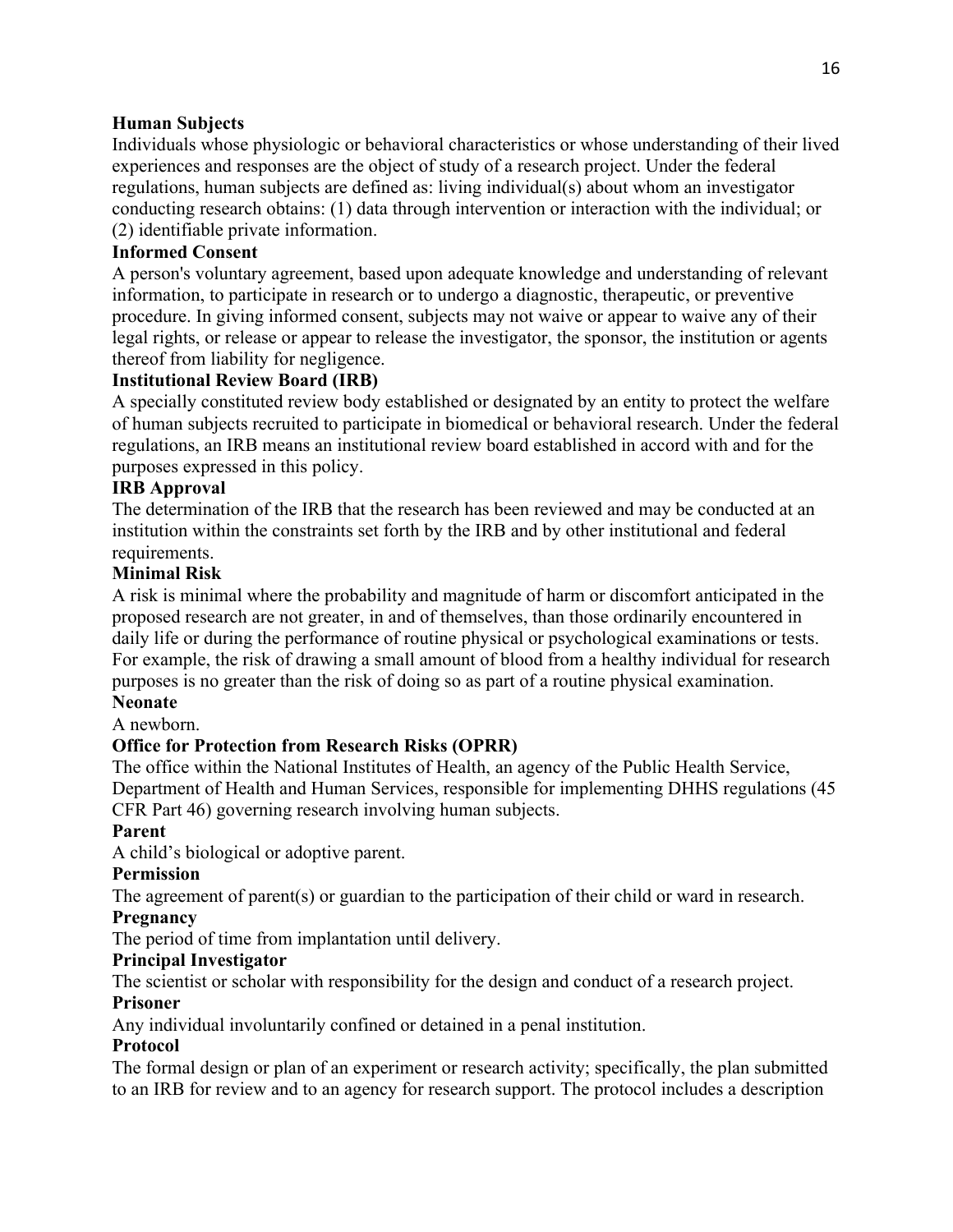of the research design or methodology to be employed, the eligibility requirements for prospective subjects and controls, the treatment regimen(s), and the proposed methods of analysis that will be performed on the collected data.

### **Research**

A systematic investigation, including research development, testing, and evaluation, designed to develop or contribute to generalizable knowledge.

### **Risk**

The probability of harm or injury (physical, psychological, social, or economic) occurring as a result of participation in a research study. Both the probability and magnitude of possible harm may vary from minimal to significant. (See Minimal Risk)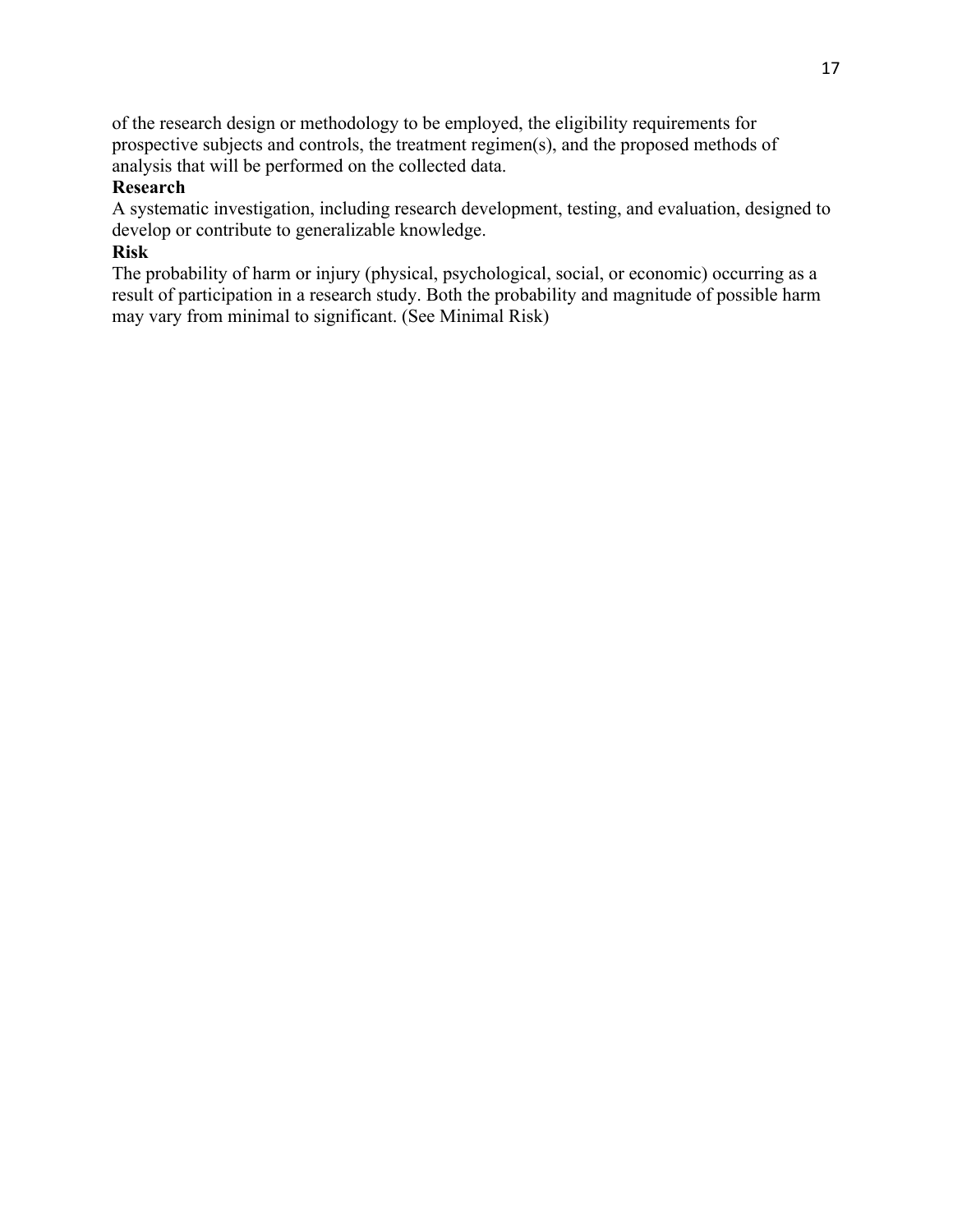### Appendix B

### **Institutional Review Board for Research with Human Subjects (IRB) Submission Form**

**Instructions**: In order to comply with federal regulations as well as to conform with guidelines of the College's Institutional Review Board (IRB), the principal investigator is required to complete all of the following items contained in the Submission Form and the IRB Protocol. Upon completion of all information, the principal investigator must submit the original Submission Form and one copy of the IRB Protocol, including all consent forms and research instruments (questionnaires, interviews, etc.) to the Institutional Grants and Sponsored Projects Office (IGO). Incomplete forms may delay review by the IRB. For further information, refer to the **Policy Manual for Research with Human Subjects and the Procedure Manual for Research with Human Subjects**.

### **I. General Information**

|  | Email Address:                                                                 |  | Co-Investigator(s) Please Note: For Student PIs, Co-Investigators include instructor(s),                             |  |
|--|--------------------------------------------------------------------------------|--|----------------------------------------------------------------------------------------------------------------------|--|
|  |                                                                                |  |                                                                                                                      |  |
|  |                                                                                |  |                                                                                                                      |  |
|  | Office Phone Number                                                            |  |                                                                                                                      |  |
|  | Home Phone Number                                                              |  |                                                                                                                      |  |
|  |                                                                                |  |                                                                                                                      |  |
|  |                                                                                |  |                                                                                                                      |  |
|  | College/Center                                                                 |  | <u> 1989 - Johann Barn, mars ar breithinn ar chuid ann an t-Alban ann an t-Alban ann an t-Alban ann an t-Alban a</u> |  |
|  | Research Review Board (NNHRRB)                                                 |  |                                                                                                                      |  |
|  | Investigator is also subject to review and approval by the Navajo Nation Human |  |                                                                                                                      |  |
|  |                                                                                |  | *Please note that all research in which a Faculty/Staff member is the Principal                                      |  |
|  | Student Faculty _______ Staff                                                  |  |                                                                                                                      |  |
|  |                                                                                |  | B. Principal Investigator                                                                                            |  |
|  |                                                                                |  |                                                                                                                      |  |
|  |                                                                                |  |                                                                                                                      |  |
|  |                                                                                |  | Proposed Start Date                                                                                                  |  |
|  | New Continuation/Renewal Revision                                              |  |                                                                                                                      |  |
|  |                                                                                |  |                                                                                                                      |  |

### **II. Funding Information**

If this protocol is part of an application to an outside agency, please provide:

- A. Source of Funding
- B. Project Title (if different from above)
- C. Principal Investigator (if different from above)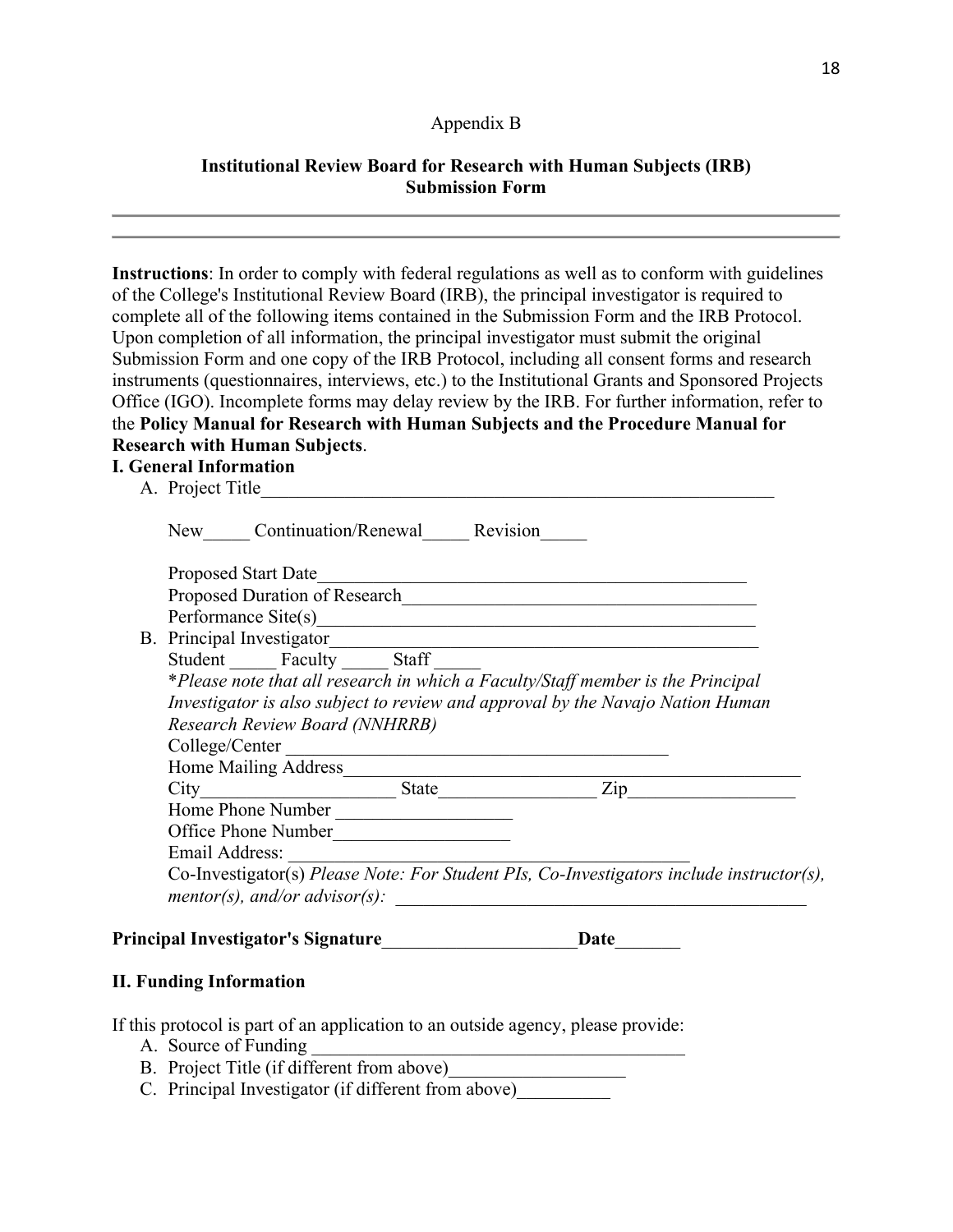- D. Type of Application:
- E. Grant\_\_\_\_\_ Subcontract\_\_\_\_\_ Contract\_\_\_\_\_ Fellowship\_\_\_\_\_\_
- F. Date of Submission \_\_\_\_\_\_\_\_\_\_\_\_\_\_\_\_\_\_\_\_\_\_\_\_\_\_\_\_\_\_\_\_\_\_\_\_\_\_

# **III. Cooperative Research**

Cooperative research projects are those that involve more than one institution and can be designed to be both multi-site and multi-protocol in nature. Each participating institution is responsible for safeguarding the rights and welfare of human subjects and for complying with all regulations. Diné College maintains the right to review all cooperative research projects that are associated with Diné College faculty, staff, or students. If this proposal has been submitted to another Institutional Review Board please provide:

Name of Institution \_\_\_\_\_\_\_\_\_\_\_\_\_\_\_\_\_\_\_\_\_\_\_\_\_\_\_\_\_\_\_\_\_\_\_\_\_\_\_\_\_ Date of Review \_\_\_\_\_\_\_\_\_\_\_ Contact Person \_\_\_\_\_\_\_\_\_\_\_\_\_\_\_\_\_\_ IRB Recommendation

### **IV. Subject/Patient Information**

- A. Types of Subjects/Patients (check all that apply) Fetus in Utero/non-viable fetues/abortuses Newborns/Infants Children (aged 2-12) Adolescents (aged 13-18) Adults (over 18) Pregnant Women Special populations (e.g., prisoners, mentally disabled) Specify B. Other (Check all that apply) Use of investigational drugs or devices Information to be collected may require special sensitivity
	- (e.g. substance abuse, sexual behavior)
- C. Number of Subjects/Patients
- D. Approximate time commitment for each subject/patient \_\_\_\_\_\_\_\_\_\_\_\_\_\_\_\_\_\_\_\_\_\_\_\_
- E. Compensation to subjects/patients : Yes No
- F. Form (e.g. cash, meals) \_\_\_\_\_\_ Amount\_\_\_\_\_

### **V. Continuation or Renewals**

- A. Attach a copy of the original IRB protocol
- B. Indicate all proposed changes in the IRB protocol affecting subjects
- C. Progress Report
- Indicate the number of subjects entered in the study, including their group status, whether they are active or completed, the number of subjects still pending, and the time frame of subject participation.
- Indicate adverse or unexpected reactions or side effects that have occurred or are expected. If none, state none.
- Summarize the results of the investigation to date (in terms of subjects entered, in process, completed, and pending).
- Attach consent form(s) to be used and indicate if any changes have been made.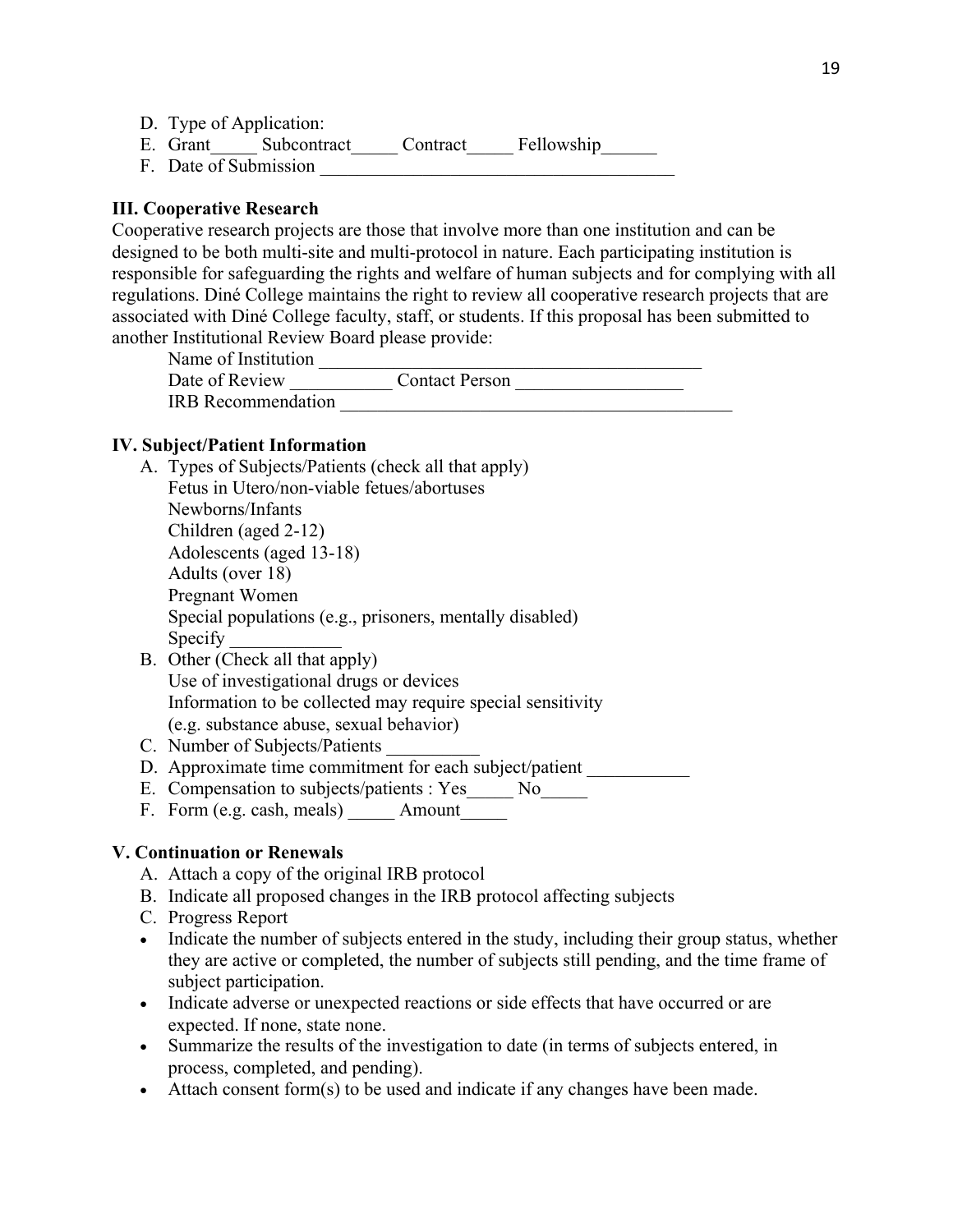### **VI. Protecting Human Participants Training**

• "Human Subjects Research Training" is completed within the last 3 years. To access the training, click on the link below, click "Register," and choose NAU (Northern Arizona University) when asked for your affiliation (NAU has agreed to partner with Diné College to offer this training).

https://about.citiprogram.org/en/course/human-subjects-research-2/

 $Yes \_\_ No \_\_$ 

Date of Completion: \_\_\_\_\_\_\_\_

Certificate demonstrating completion is included in proposal: Yes \_\_\_\_\_ No \_\_\_\_\_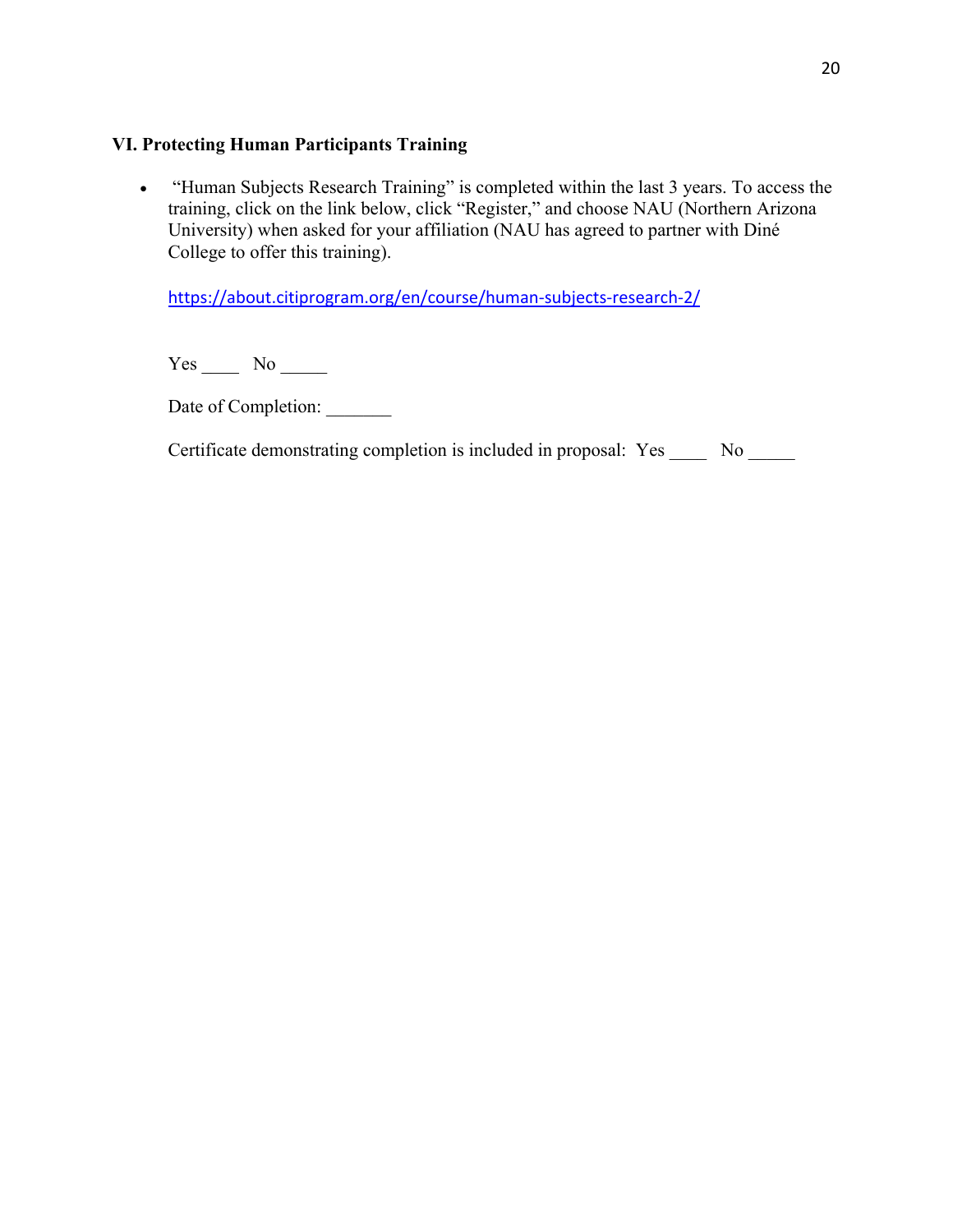### Appendix C **Protocol**

The IRB protocol is the formal design or plan for the proposed experiment or research activity; specifically, it is the plan submitted to the IRB for review and subsequently, to an agency for research support. The protocol includes a description of the research design or methodology to be employed, the eligibility requirements for prospective subjects and controls, the treatment regimen(s), and the proposed methods of analysis that will be performed on the collected data. The following format should be used in developing the research protocol.

### **Description of Study**

### **Purpose and Potential Benefits**

Summarize the background, rationale, nature, and significance of the proposed research.

### **Location of Study**

Identify all sites at which research will be conducted.

### **Dates of study**

Include month/day/year of start and end dates of study.

### **Subjects**

Include estimated number and description of types of subjects (e.g., normal volunteers, pregnant women, students), age, sex, inclusion and exclusion criteria, and source of subjects.

### **Methods and Procedures**

Provide details on subject recruitment, nature and type of evaluation, subject's time commitment, proposed follow-up, debriefings when indicated, and any other information necessary to evaluate the involvement of subjects in the research. Any media, including flyers, brochures, or other advertisements used to recruit human subject participation in a research study, must be submitted to the IRB for review and approval and must be included as part of the IRB submission package.

### **Participant Payments or Costs**

Indicate whether the subjects will be offered an incentive to participate in the study and if so, in what form (e.g., cash, meals, taxi fare, etc.) and in what amount.

### **Subject Confidentiality**

Indicate the extent to which confidentiality of records identifying subjects will be maintained. Be specific where will the records be maintained? Who will have access to the records? How records will be maintained, i.e., hardcopy or electronic? Etc.

### **Potential Risks to Subjects**

Specify any risks (physical, social, psychological, legal), indicate precautions instituted to minimize risks, and describe procedures to be followed in the event of problems. Specify the results of pilot work or the work of others with similar procedures.

### **Risk/Benefit Ratio**

Specify the level of risk in relation to anticipated benefits.

### **Informed Consent**

A copy of all proposed informed consent forms must be attached to the research protocol. Refer to the Appendix D for all information pertaining to development of Informed Consent forms.

### **Student PIs**

Student PIs must also submit a description of their roles and responsibilities in the project, the roles and responsibilities of their instructor(s), mentor(s), or advisor(s), and the procedures that are in place to ensure proper mentorship. If the student-lead project is funded or is part of a mentor/advisor's larger program of research and scholarship, the student PI must also describe the contribution that the student-lead project makes to the larger program of research.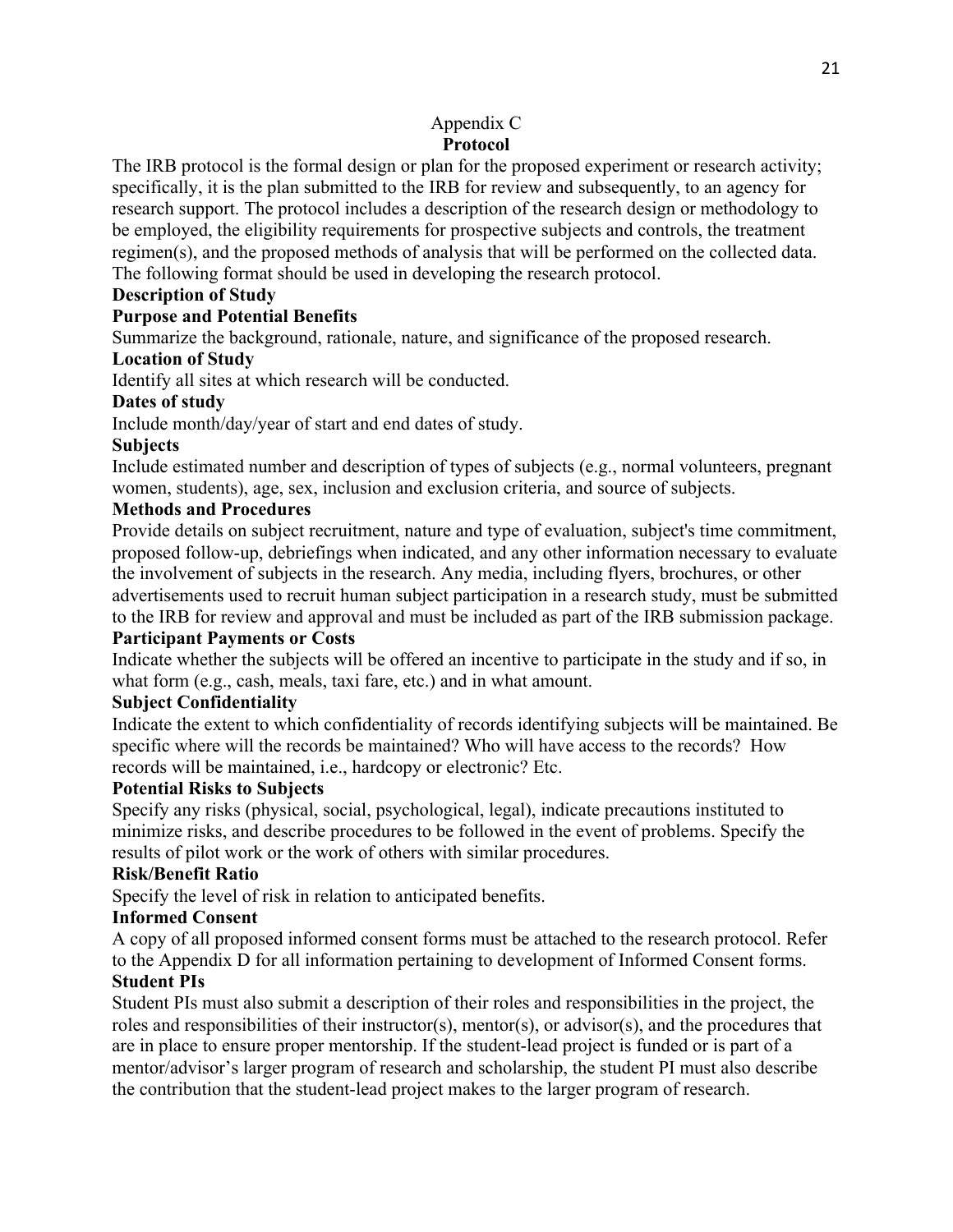### Appendix D

### **Informed Consent**

One significant outcome of the Nuremberg medical trials was the establishment in 1947 of the Nuremberg Code, which set forth ten principles for conducting research involving human subjects. The first of those principles states, "the voluntary consent of the human subject is absolutely essential." The Belmont Report states that an autonomous agent is "an individual capable of deliberation about personal goals and of acting under the direction of such deliberation." Respect for persons requires that prospective research subjects "be given the opportunity to choose what shall or shall not happen to them" and thus necessitates adequate standards for informed consent. Thus, no investigator may involve a human being as a subject in research, as defined in this policy and procedure manual, unless the investigator has obtained the subject's informed consent. The process of *informed consent* is constituted by two essential elements: (1) the subject has the information he or she requires to make an effective decision, and (2) the subject's participation is not coerced, i.e. his or her consent is voluntary. Once informed consent is obtained, documentation to that effect shall follow the procedures outlined in this manual in the "Documentation" section below.

Additionally, the researcher should be aware that litigation against the College is always a possibility. From this perspective, even an ethical informed consent is not sufficient. Rather, we need an ethical informed consent which is legally valid and the legal validity of which can be demonstrated (should such a need arise), and which does not include any exculpatory language that either diminishes the legal rights of participants or releases researchers and organizations from liability for negligence.

### **General Requirements**

The process of obtaining informed consent shall contain the following elements:

- 1. It should be obtained from the subject or the subject's legally authorized representative
- 2. It should be in language understandable to the subject or his or her legal representative
- 3. It should only be obtained under circumstances that provide the subject with sufficient opportunity to discuss study procedures, to consider whether or not to participate, and that minimizes the possibility of coercion or undue influence.
- 4. It should *begin* with key information that is most critical for understanding the reasons to participate or not to participate.
- 5. It must present research-related information in sufficient detail and in a way that facilitates understanding of the reasons why one might or might not want to participate.

### **Basic Elements**

- A statement that the study involves research
- The purpose of the research
- The expected duration of subject's participation
- A description of the procedures to be followed
- Identification of any procedures that are experimental
- A description of any reasonably foreseeable risks or discomforts to the subject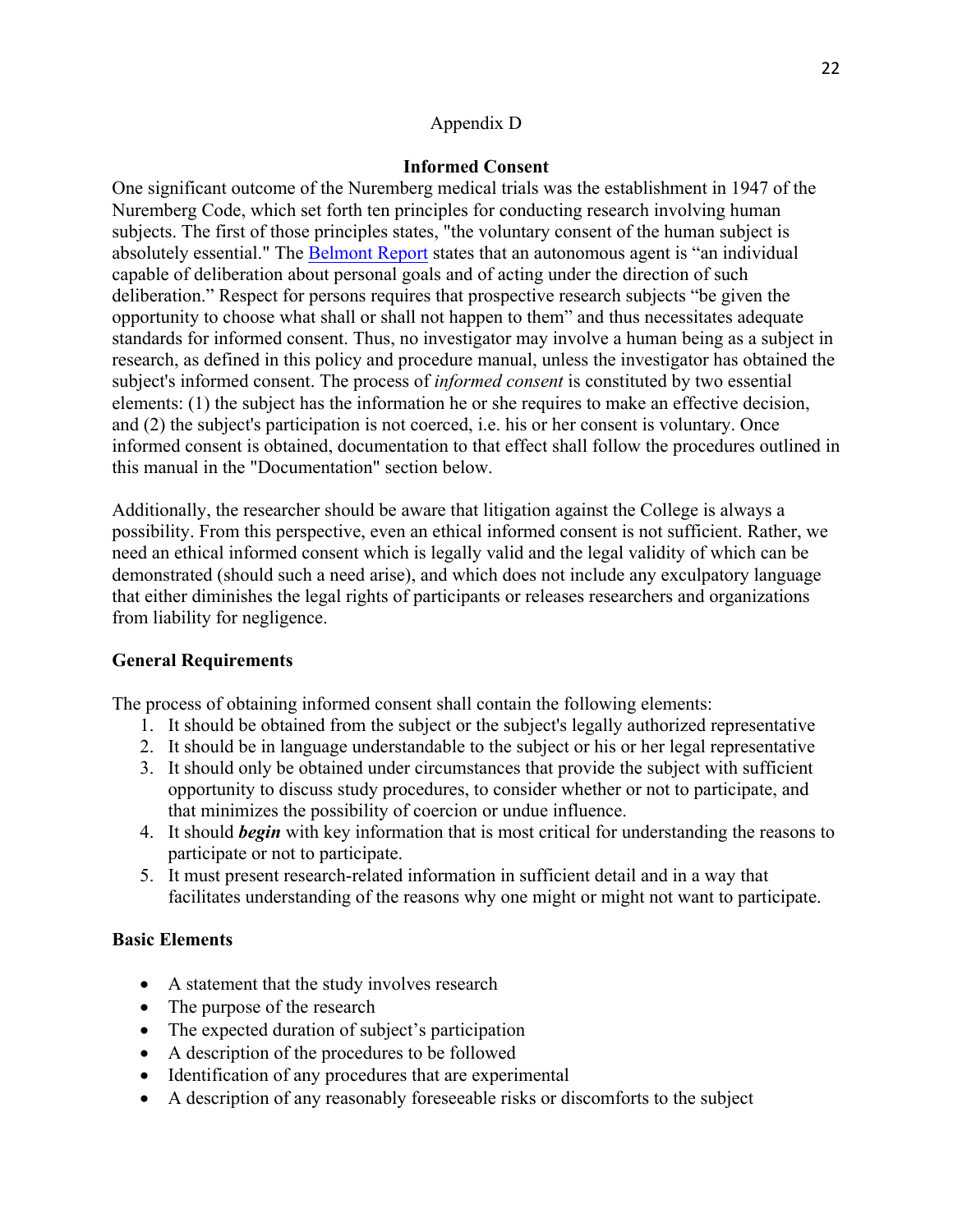- A description of any benefits to the subject or to others that may reasonably be expected from the research
- A disclosure of appropriate alternative procedures or courses of treatment, if any, that might be advantageous to the subject
- For research involving more than minimal risk:
	- o A description of any compensation to the subject
	- o A description of any treatments available if injury occurs, what they consist of, and where additional information can be obtained
- Contact information if there are any questions about the research and the subject's rights or if there are any research-related injuries
- A statement that participation is voluntary, that refusal to participate will involve no penalty or loss of benefits, and that the subject may discontinue participation at any time without penalty or loss of benefits
- A statement describing the process by which confidentiality of records identifying the subject will be maintained, including a description of procedures for protecting privacy and specific information regarding how data will be stored to ensure security and confidentiality
- A statement about whether information obtained through the study procedures might be used for future research studies after removal of identifying information

# **Additional Elements**

When appropriate, one or more of the following elements shall be provided to each subject:

- Statement that procedure may involve unforeseeable risks to the subject
- Description of circumstances under which the subject's participation may be terminated by the investigator without the subject's consent
- Additional costs to the subject resulting from participation in the research
- Consequences of the subject's decision to withdraw from the research and procedures for termination of participation by the subject
- Statement that significant new findings developed during research which may relate to subject's willingness to continue will be provided to the subject
- Approximate number of subjects involved in the study.
- A statement regarding whether clinically relevant research results will be disclosed to subjects, and if so, under what conditions
- If applicable, statements about the use of a subject's information for commercial profit or genetic research

# **Elements of broad consent for the storage, maintenance, and secondary research use of identifiable private information (including identifiable biospecimens)**

Broad consent for the storage, maintenance, and secondary research use of identifiable private information is permitted as an alternative to informed consent requirements. If the subject or legally authorized representative is asked to provide broad consent, the following shall be provided:

• A description of any reasonably foreseeable risks or discomforts to the subject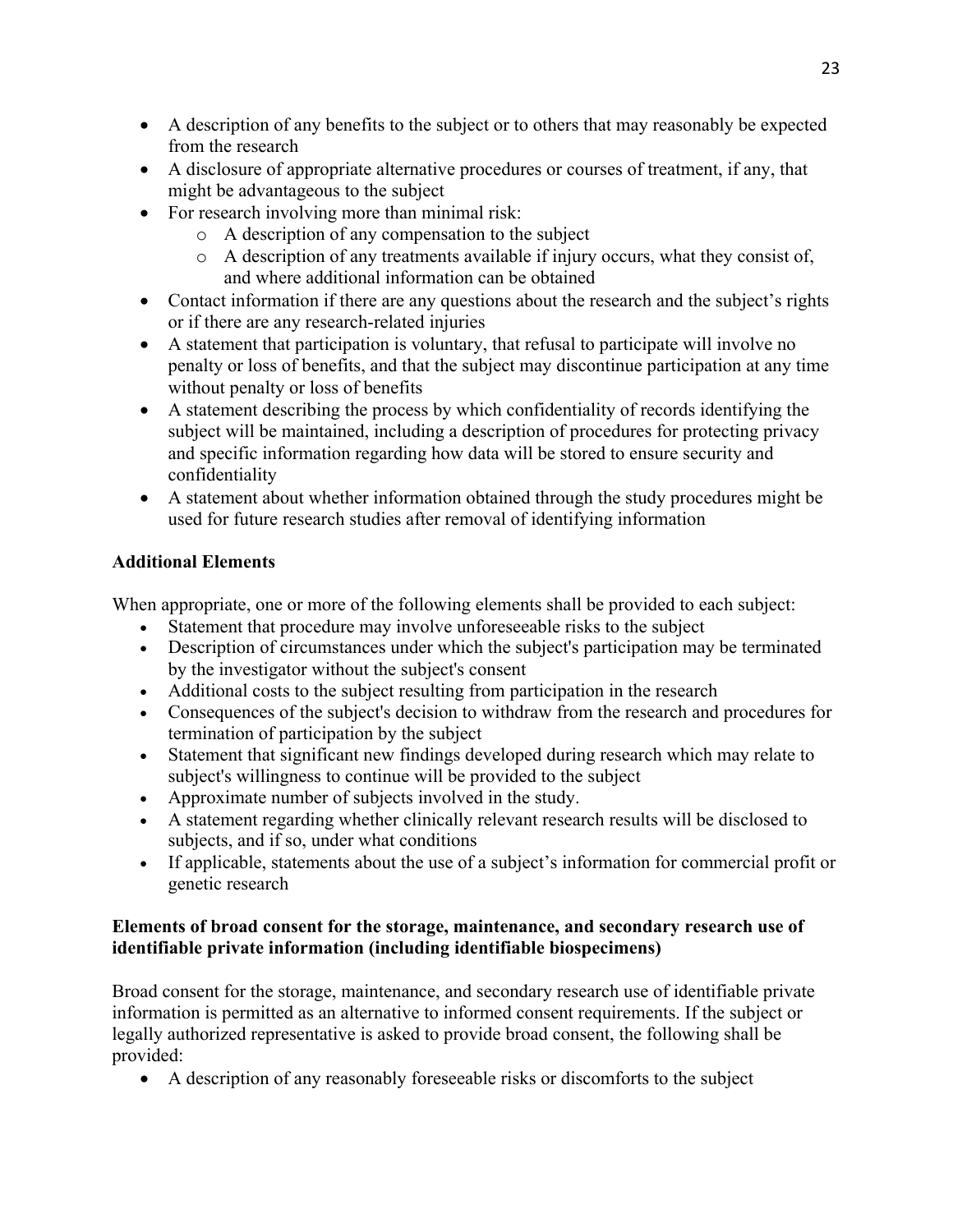- A description of any benefits to the subject or to others that may reasonably be expected from the research
- A statement describing the process by which confidentiality of records identifying the subject will be maintained
- A statement that participation is voluntary, that refusal to participate will involve no penalty or loss of benefits, and that the subject may discontinue participation at any time without penalty or loss of benefits
- If applicable, statements about the use of a subject's information for commercial profit or genetic research
- A general description of the types of research that might be conducted with sufficient detail such that a reasonable person would expect that broad consent would apply to those research activities
- A description of identifiable private information that might be used in research, whether it will be shared, and the types of institutions or researchers that might conduct research with this information
- A statement that subjects or legally authorized representatives will not be informed of the details or purpose of any specific research studies that might be conducted using the subject's identifiable private information and that, by providing broad consent, they might have chosen not to consent to those research studies
- A statement that results from the research will not be disclosed to the subject (unless it is known that clinically relevant research results and individual results will be disclosed)
- Contact information if there are any questions about the research, the subject's rights, or storage and use of the subject's identifiable private information or if there are any research-related injuries

### **Additional Instructions**

Written Consent forms should contain the basic elements or additional elements outlined above, as appropriate, and follow the format outlined below:

- Each page of the consent form should be on Diné College letterhead, except in cases of collaborative projects when the letterhead from a College, agency, etc. is acceptable.
- If the research is externally funded, the funding agency should be listed on the consent form.
- The title of the study and the name, address, and telephone number of the investigator(s). The Principal Investigator's address and phone number, and the telephone number of the IRB Chairperson must appear on the consent form. For a student principal investigator, the address and phone number of his/her mentor/advisor(s)/clinical supervisor(s) must also appear on the form.
- Voluntary Consent by the Participant and signature The following voluntary consent paragraph must be used in all consent forms and must appear in boldface type: "I have read this consent form (or it has been read to me) and I fully understand the contents of this document and voluntarily consent to participate. All of my questions concerning this research have been answered. If I have any questions in the future about this study they will be answered by the investigator listed above or his/her staff. A copy of this form has been given to me." Consent forms must provide space for the subject's signature, the date,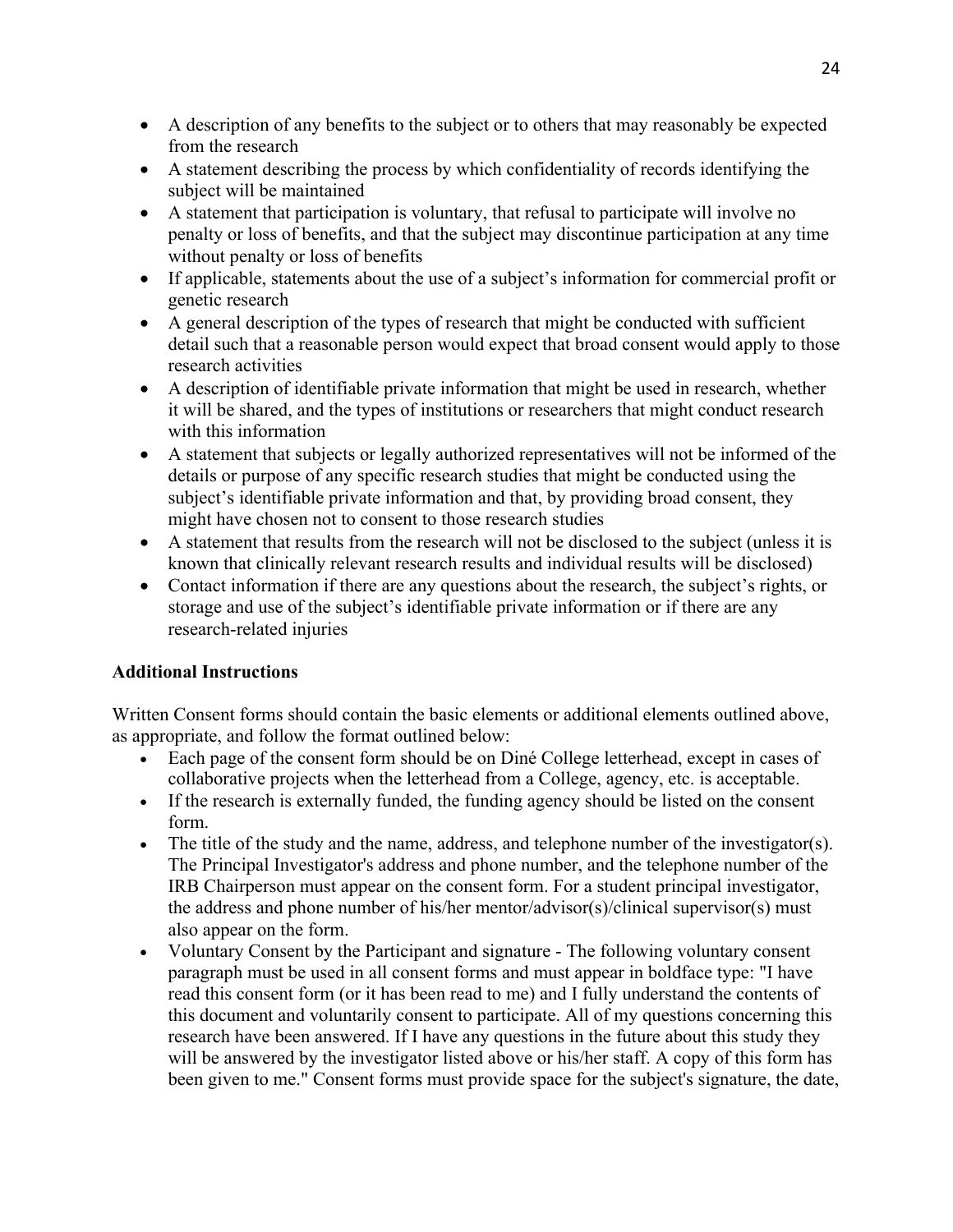and the signature of a witness, generally the member of the research staff obtaining the consent.

## **Documentation (see below for more detailed Instructions for Completion)**

- Informed consent will be documented by using a written consent form approved by the IRB. The form will be signed by the subject or the subject's authorized representative. A copy will be given to the person signing the form.
- Researchers must only distribute informed consent forms with current IRB approval dates on them.
- Two types of consent forms are permissible:
	- o A written **consent document** that includes all of the requirements stated above (this form made be read to the subject or the subject's legally authorized representative):
	- o A short written form which states that the elements of informed consent have been presented orally to the subject or the subject's legally authorized representative, and that the key information that is most critical for understanding the reasons to participate or not to participate was presented first before any other information was provided. When using the short form the following conditions must be met:
		- 1. the written summary of what is to be said receives prior approval of the IRB
		- 2. a witness must be present at the oral presentation
		- 3. the short form is signed by the subject or his or her representative
		- 4. the witness signs both the short form and the written summary is given to the person signing the form, and
		- 5. a copy of both the short form and the written summary is given to the person signing the form.

# **Exceptions from Requirements for Informed Consent (Waiver of Informed Consent)**

# DHHS Exceptions

There are only certain conditions under which documentation of informed consent and its required elements can be waived (see below). In order to approve research involving collection of new data, IRB applicants will need to either: a) include a copy of the informed consent document including all requirements, or b) provide a justification for passive consent or modification of requirements that aligns with HHS.gov guidelines.

# *Waiver or alteration of consent in research involving public benefit and service programs conducted by or subject to the approval of state or local officials*

Under 45 CFR 46.116(e), an IRB may waive the requirement for obtaining informed consent or parental permission or approve a consent or parental permission procedure that leaves out or alters some or all of the elements of informed consent, provided that the IRB finds and documents that the following two criteria are satisfied: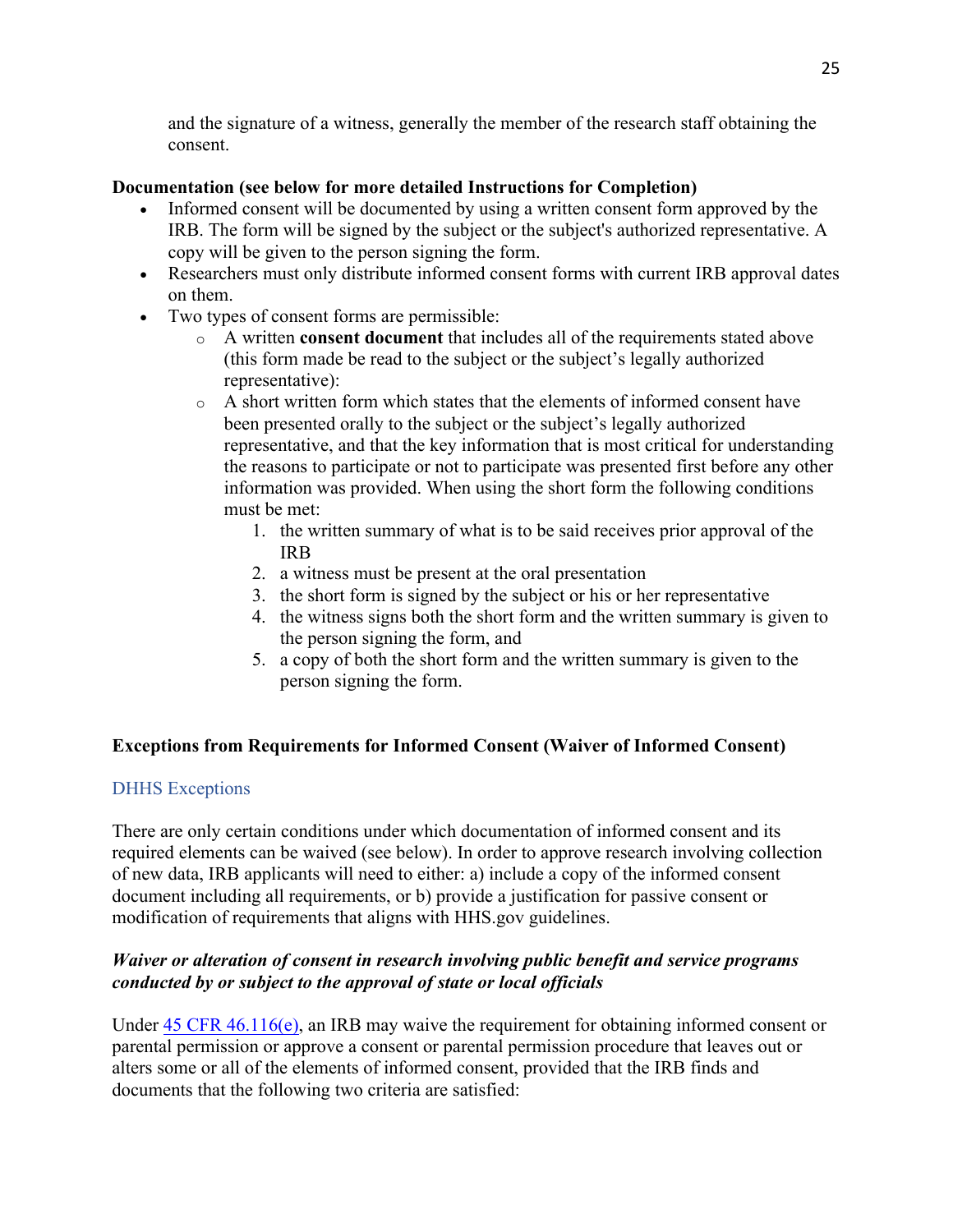- 1. the research or demonstration project is to be conducted by or subject to the approval of state or local government officials and is designed to study, evaluate, or otherwise examine:
	- o public benefit or service programs;
	- o procedures for obtaining benefits or services under those programs;
	- o possible changes in or alternatives to those programs or procedures; or
	- o possible changes in methods or levels of payment for benefits or services under those programs

Note that this criterion means that only public benefit or service program research activities that are under state or local authority meet this criterion.

2. the research could not practicably be carried out without the waiver or alteration.

This criterion means that the practical circumstances of the research are such that the research is not feasible if the informed consent of the subjects must be obtained.

If a broad consent procedure is used, an IRB may not omit or alter any of the required elements. If an individual was asked to provide broad consent for the storage, maintenance, and secondary research use of identifiable private information or identifiable biospecimens and refused to consent, an IRB cannot waive consent.

### *General waiver or alteration of consent*

Under the IRB may waive the requirement for obtaining informed consent or approve a consent procedure that leaves out or alters some or all of the elements of informed consent, provided that the IRB finds and documents that all of the following four criteria are met:

- 1. the research involves no more than minimal risk to the subjects;
- 2. the research could not practicably be carried out without the waiver or alteration;
- 3. If the research involves using identifiable private information or biospecimens, the research could not practicably be carried out without using such information or biospecimens in an identifiable format;
- 4. the waiver or alteration will not adversely affect the rights and welfare of the subjects;
- 5. whenever appropriate, the subjects will be provided with additional pertinent information after participation.

In cases where documentation is waived, the IRB may require the investigator to provide subjects with a written statement regarding the research.

### *Screening, recruiting, or determining eligibility*

An IRB may approve a research proposal in which an investigator will obtain information for the purpose of screening, recruiting, or determining the eligibility of prospective subjects without the informed consent of the prospective subject or subject's legally authorized representative, if either of the following conditions are met: